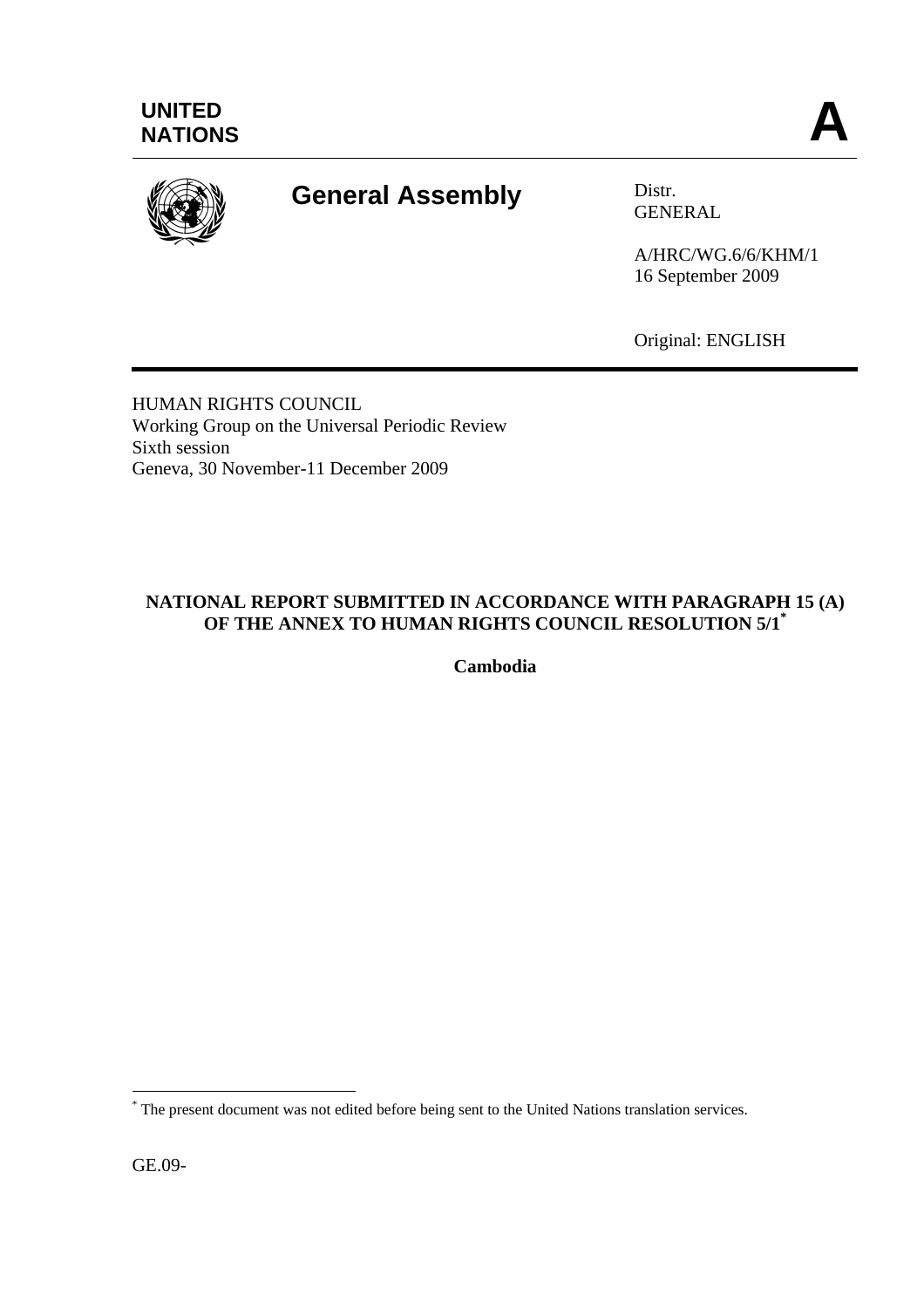# **I. METHODOLOGY AND CONSULTATION PROCESS**

1. Cambodia's National Report has been prepared in line with the General Guidelines for the Preparation of Information under the Universal Periodic Review (UPR) contained in the Document A/HRC/6/L.24. In the process of producing the Report, the National UPR Working Group has been established under the coordination of the Cambodian Human Rights Committee. It has conducted several meetings and consultations, with relevant national agencies/ministries. At the last meeting, the consultation was conducted jointly with the participation by a number of non-governmental organizations (NGOs) active in the promotion of human rights in Cambodia (the names and comments of those NGOs are attached in Annex I)

# **II. COUNTRY'S BACKGROUND**

2. Cambodia is a country that has emerged from its past period of tragedy, hardship and suffering. The conflicts and civil war had plagued Cambodia with the total destruction and the break- down of all social fabrics including education, health and social protection services. The loss of qualifications and devaluation of human capital through the Khmer Rouge regime left Cambodia with untold sufferings and uncalculated consequences.

3. As such, it has been a long way for the country to recover from its legacy by overcoming all those challenges toward the processes of peace building, national reconciliation, reconstruction and development. Only until 1991 Cambodia started rebuilding itself from ashes. Even with the building of a foundation from then, and after the general elections in 1993 following the Paris Peace Accords of 1991, the country has encountered constraints over its progress in establishing institutions, economy and other infrastructures due to the protracted political environment, in many years thereafter.

4. In this context, the assessment of Cambodia human rights should take into account the retrospective of the past situation along with efforts it has then made at the early stage after the Paris Peace Agreements toward the process of ensuring peace and stability, of reconstruction and development of Cambodia with the support by the international community and through the evolving process of internal politics of a national reconciliation based on the win-win policy of the Royal Government in late 1990s.**<sup>1</sup>**

5. In sum, over the nearly past three decades, Cambodia has gone through a period of major political developments in which it has shown the courage and perseverance as a Nation that has gone through three difficult phases toward the process of the country's developments and reconstruction including in the field of Human Rights as follows:

**First Phase:** The historical period where the nation was liberated from the genocidal regime on January 7, 1979, which is characterized as a major change in the modern history of Cambodia as the people has emerged from a tragic past period ruled by the Khmer Rouge regime.

**Second Phase:** The achievements of the Paris Peace Accords on October 23, 1991 have laid down a framework for recognition of Cambodia as a fully legitimate and sovereign State. As a Nation, Cambodia went through a political process of national reconciliation, thus bringing about the general elections with the assistance of the United Nations toward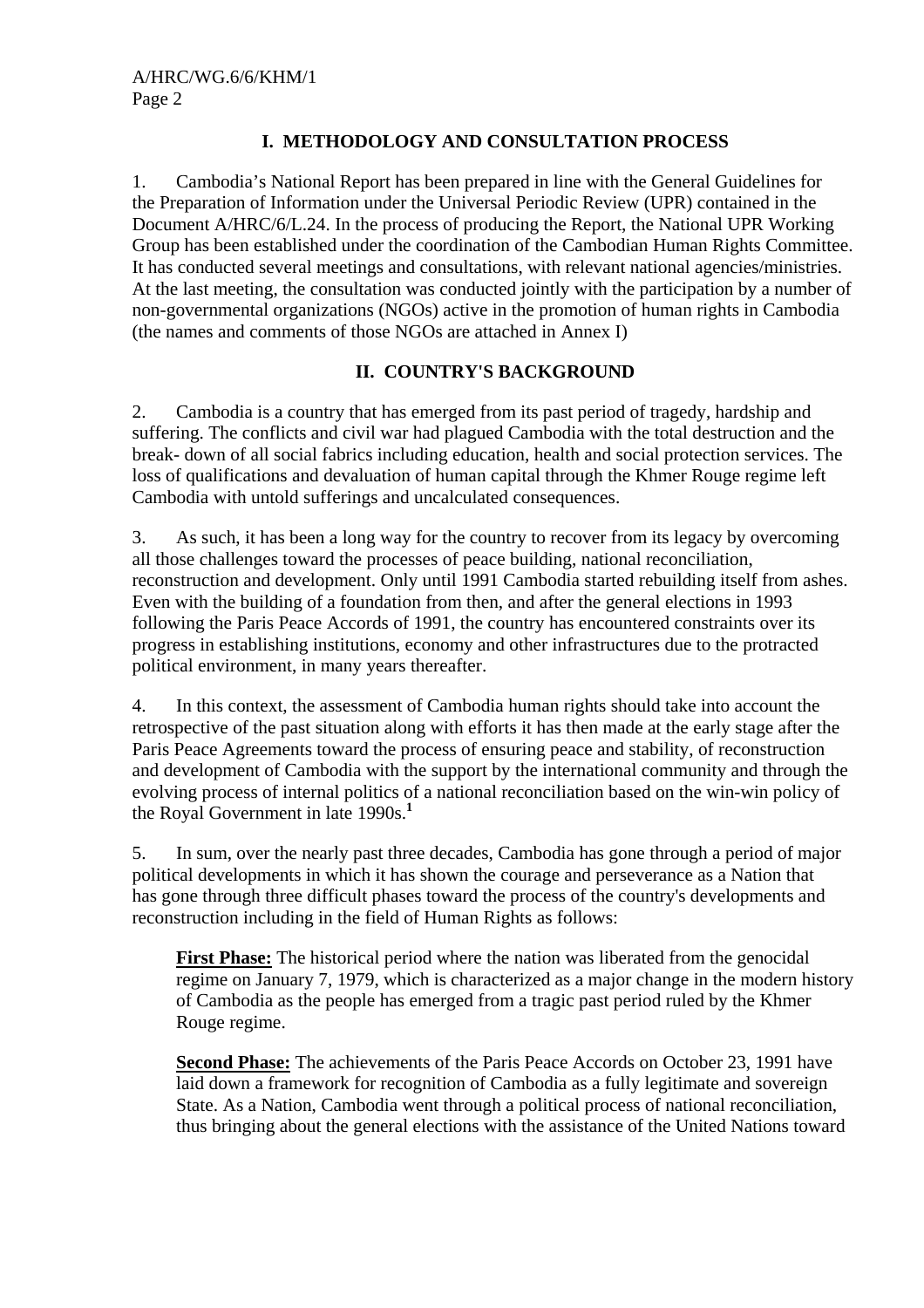the establishment of a Constitutional Assembly, and the re-establishment of the Kingdom of Cambodia under the leadership of **the former King Norodom Sihanouk**. Consequently, the Constitutional Assembly was created by the general and free elections through the secret ballots that led to the creation of the National Assembly and the Royal Government of Cambodia in its first legislature. Thereafter, the 1993 Constitution was established with the adoption of multiparty system and pluralism in the country's governance.

**Third Phase:** Through the win-win policy of **Samdech Akka Moha Sena Padei Techo Hun Sen**, the Royal Government has achieved full peace in 1998, thus concentrating its efforts on the process of political and economic development. Cambodia has well prepared for the second National Assembly elections in late 1990s (1998) on its own. This election had made the world known of the democratic progress in Cambodia along with its continued commitments and progress of human rights.

6. Cambodia is, at present, known for its records of important accomplishments in many areas including in the fields of political, economic, social and cultural rights through its process of democratisation. The country has organized several democratic elections (at national, provincial, local levels through all its relevant institutions), and has achieved a remarkable success in performing its economic growth over the last five years. Much of what it has achieved thus so far is attributed to political stability and security of the country.

7. The current political stability, achieved and consolidated through persevering efforts after the conflicts allows Cambodia to embark on its continued reforms programs in all sectors, to rebuild intuitional capacities, strengthen socio-economic infrastructure, and create a highly conducive climate to attract investments from both domestic and overseas sources with strong economic growth and poverty reduction.

8. In spite of the impact of the global financial crisis, the Government has continued the deepening of overall reforms and the creation of objective conditions for the further recovery and development of the country. The Royal Government has guaranteed the rights and freedom and continued its commitments to achieving the best attainable human rights of the Cambodian citizens as enshrined in the Constitution and in pursuance to the Universal Declaration on Human Rights, International Conventions and Covenants on Human Rights and other relevant international instruments. In this context, the institutional capacity of the Government agencies has been gradually strengthened, including the National Human Rights Institution. It has extended partnership and cooperation with NGOs and relevant agencies for the promotion and protection of the human rights. Human Rights remain a fundamental principle which has been embodied in the main policies as well as in relevant plans/programs for the continued development of the country.

## **III. GENERAL SITUATION**

#### **A. Geography**

9. Cambodia is located in South East Asia bordering with Thailand, Vietnam, and Lao, and with land area of 181.035 square kilometres. Cambodia is divided into Phnom Penh Municipality, 23 provinces, 26 cities, 159 districts, 8 Khans, 1,417 communes and 204 precincts which consist of 13,764 villages.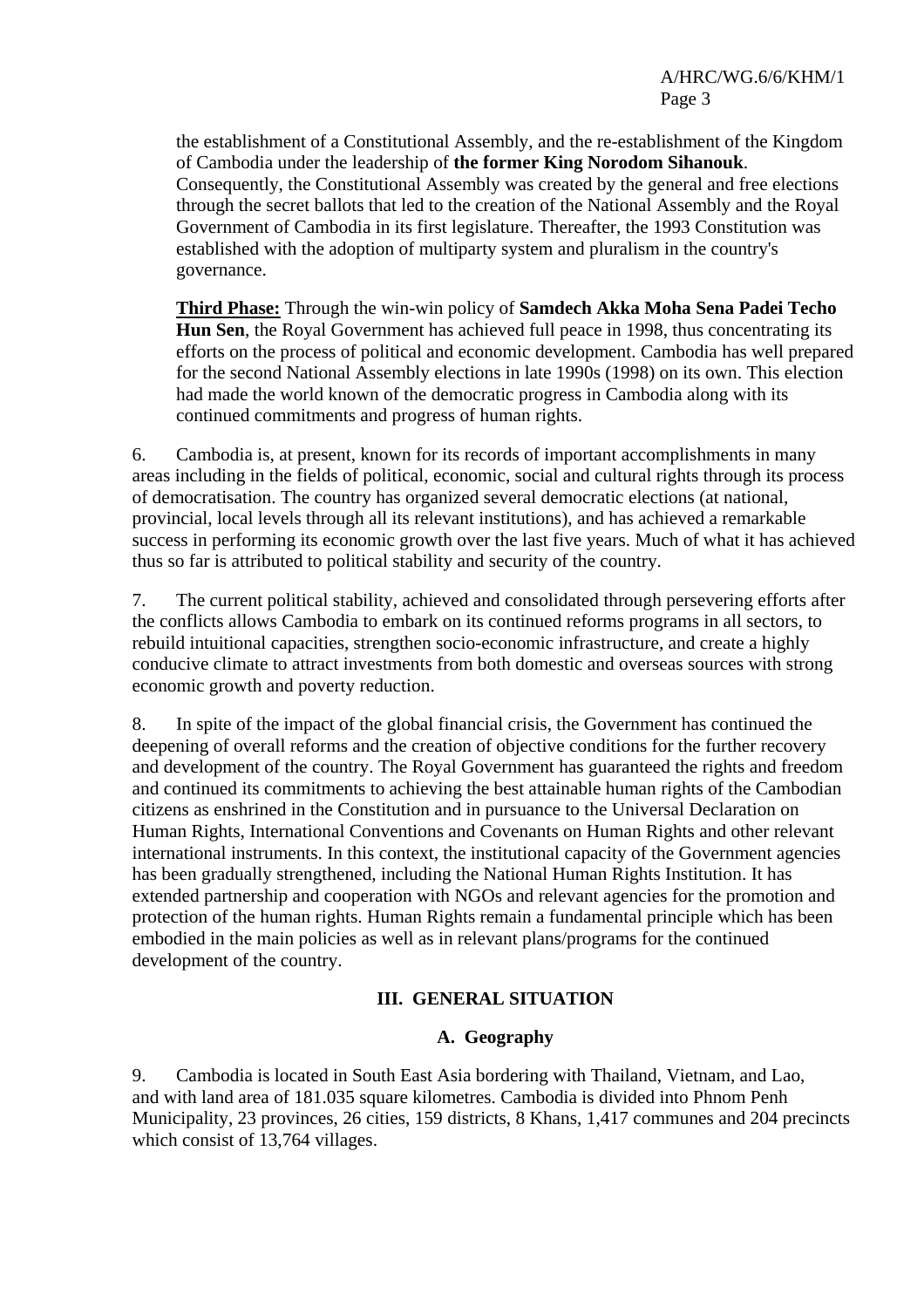# **B. Population**

10. At present Cambodia has the population of 13.4 millions, 51.5 per cent female, the urban Population is 19.4 per cent and the rural population is 80.6 per cent. This population census has shown that the average increase rate of Cambodian people during the last decade is about 1.54 per cent. The population density in 2005 is 75 persons per square kilometre and in 2010 it will be 86 persons per square kilometre.

11. Foreign residents in the Kingdom of Cambodia are: Vietnameses, Chineses, Chams, Thais, Europeans, Africans, Laotians, Japanese, Koreans, etc., and Ethnic groups are: Kouy, Steurng, Tumpun, Phnong, Prouv, Kroeng, Pour, Kareth, SaOrch, Kachhork, KraOrl, Rorbel, Tha'Morn, and Charay. These groups have been living, working, and making their livings in a free manner.

### **C. Religions**

12. Article 43, paragraph 3, of the Cambodian Constitution stated that "Buddhism is the religion of the State" which is being practiced by the majority Cambodians. Besides this, there exist other religions namely Christianity, Islam, Caodaism, Animism etc… are being practiced by the people according to their beliefs and traditions, including those of individual ethnic groups without any discrimination.

## **D. Languages**

13. The Official language is Khmer language. Foreign languages such as English, French, Chinese, Japanese, Korean, Thai, and Vietnamese etc… are being used and spoken in the Kingdom of Cambodia without any discrimination.

## **E. Economy**

14. During 2 years 2007-2009, the economy has grown on the average of 10 per cent per Year, the inflation rate is under 5 per cent and the exchange rate is normally stable. The income per capita per person has been increased from US\$ 290 to US\$ 589. The poverty rate is decreased by 1 per cent per year.

## **F**. **Political Philosophy**

15. The Kingdom of Cambodia is the Constitutional Monarchy that adopts the multi-parties democracy system as stipulated in article 1 and article 51 of the Constitution of the Kingdom of Cambodia in 1993.

## **G. The Structure of the State**

16. The Kingdom of Cambodia is an Independent, Sovereign, Peace, Neutral, and Non-Aligned country. Cambodia has three separate powers which are comprised of Legislative branch, Executive branch, and Judiciary branch.

• **Legislative Branch:** represented by the Senate and the National Assembly. The National Assembly is established by the general and free elections through secret ballots to carry out the mandate of 5 years. The Senate was established in 1999 by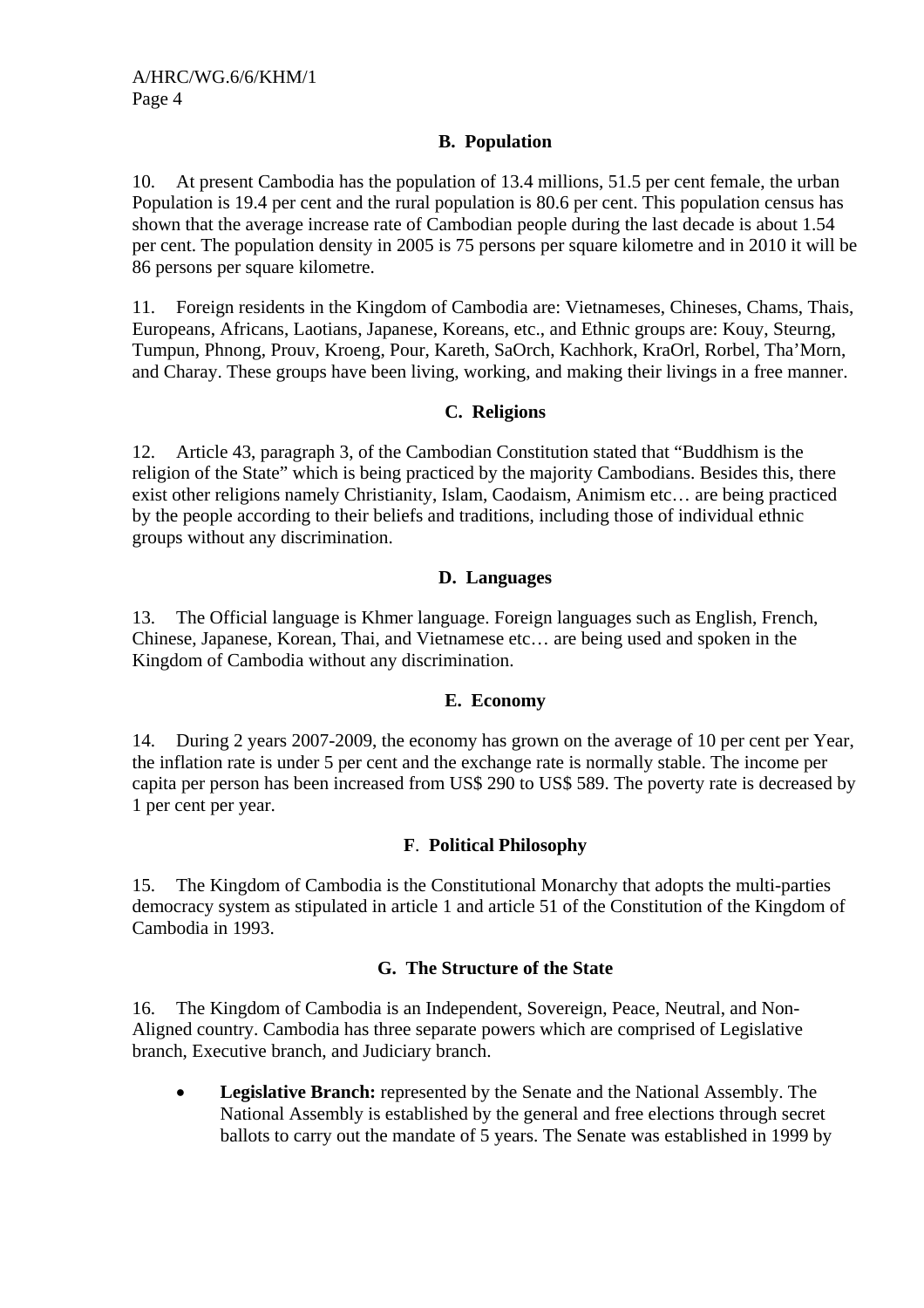appointments and through the indirect general election. The number of members of the Senate shall not exceed half members of the National Assembly. The Senate has a mandate of 6 years;

- **Executive Branch:** represented by the Royal Government led by the Prime Minister accompanied by a number of Deputy Prime Ministers, Senior Ministers, Ministers, and Secretary of Sates as members. Prime Minister leads the government; he is the member of the National Assembly coming from the winning party. Other members of the government are selected from the members of the National Assembly or outside the National Assembly but they must be from the political parties which have won seats in the National Assembly;
- **Judiciary Branch:** Judicial power refers to the all-level courts that have independent authorities of ensuring the laws and relevant legal frameworks for the protection of all rights and freedoms of the people of Cambodia.

# **IV. DEVELOPMENT OF INSTITUSTIONAL FRAMEWORKS OF HUMAN RIGHTS**

# **A. Human Rights and Receipt of Complaints Commission of the Senate**

17. This Commission is established as one of the nine Commissions of the Senate with the duties to protect the legal rights of the citizens. On behalf of the Senate, the Commission performs roles and responsibilities to address the requests/complaints of the people whose rights have been violated. This Commission has the rights to examine and investigate complaints lodged by the people and reports it to the government for solving the problems. In 2009, the Senate received 24 complaints ( out of those complaints, 6 cases against the verdicts of Courts, 11 cases against the Provincial Authorities, 7 cases are being settled between citizens themselves).

## **B. Human Rights and Receipt of Complaints Commission of the National Assembly**

18. This Commission is established as one of the nine Commissions of the National Assembly. As Representatives of the people, the Commission is entrusted with the duties to protect Human Rights and address requests/complaints of the citizens who were violated from various entities as does the Commission on Human Rights and Receipt of Complaints of the Senate. The Complaints received 126 cases in the first Semester of 2009. Among them, 87 cases are involved in land disputes and 39 cases are related to the Court's decisions and other issues.

## **C. Cambodia Human Rights Committee (CHRC)**

19. The Cambodian Human Rights Committee is the body of the Government that is assigned with duties to promote Human Rights and rule of law in Cambodia. The Committee was formed by the Royal Decree No. NS/RKT/0100/008 dated 18/01/2000 and the Royal Decree No. NS/RKT/0209/163 dated February 13, 2009 on the amendment of article 2 and 5 of the Royal Decree No. NS/RKT/008 dated January 18, 2000 on the establishment of the Cambodian Human Rights Committee, which has the roles and functions to investigate and remedy all sorts of complaints, gather information related to the implementation of Human Rights, organize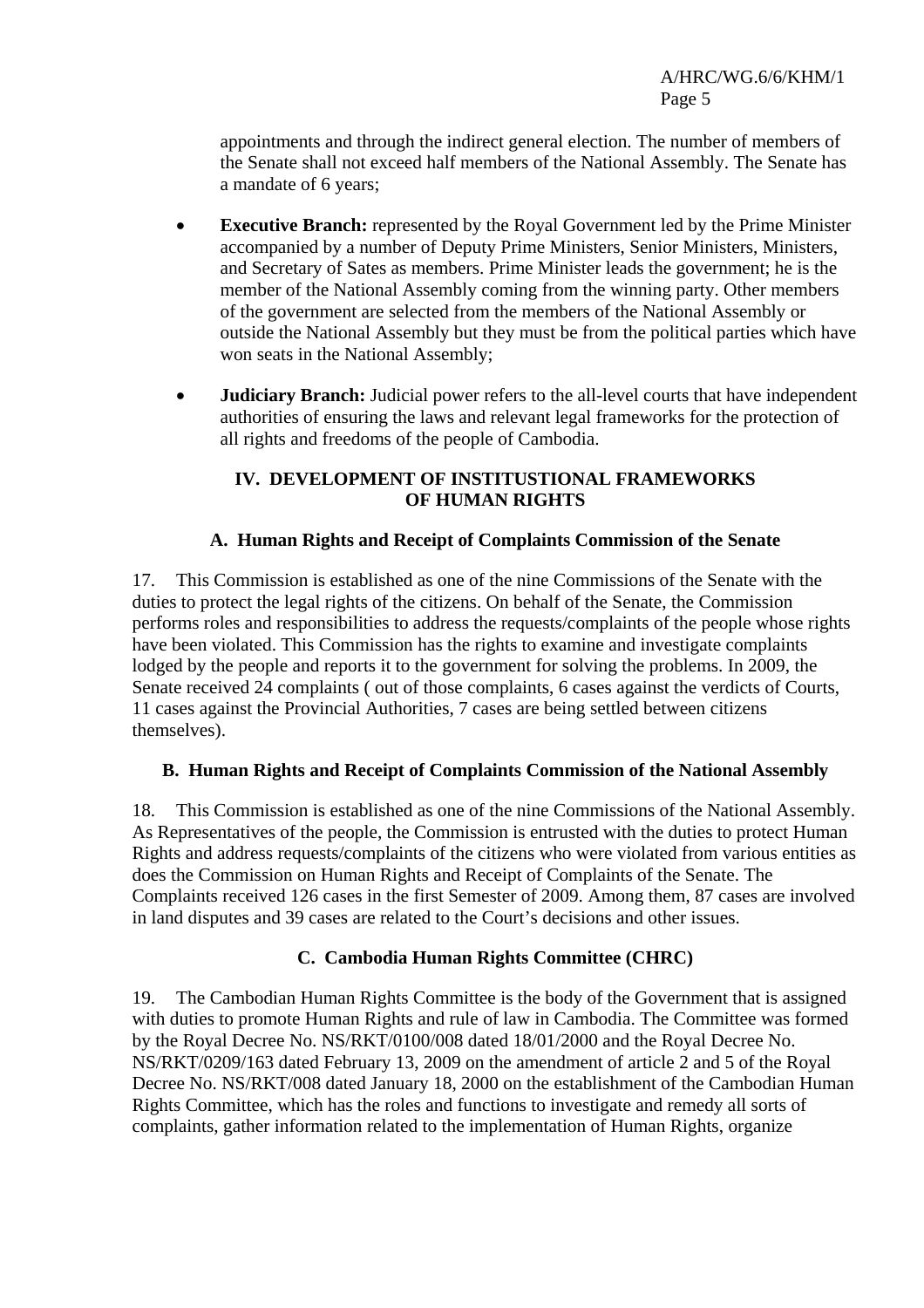Training, and Dissemination of Human Rights and prepare Human Rights reports for the United Nations. In 2007, the Cambodian Human Rights Committee has received 810 complaints, 625 of which being examined; The Committee is continuing to work on 185 complaints, whereas it had investigated 171 cases, issued letters of interventions for 89 cases and had assisted in the settlement of 07 cases.

# **D. Office of the UN High Commissioner for Human Rights in Cambodia**

20. In term of international cooperation, it is quite obvious that the country has been making efforts by engaging itself in the promotion and protection of human rights under the UN framework. Since the end of peace process of 1993, Cambodia had extended its cooperation with the UN on human rights through the installation of the United Nations Office for Human Rights (UNOHR) in Cambodia along with periodic mandate by Special Representatives of the Secretary General. The engagements with the UN on Human Rights have even continued with the regular extension of the mandate both, of the Special Representatives of the UN Secretary General and the Human Rights Office in Cambodia.

21. Since November 2003, the Royal Government of Cambodia has continued to extend the operation of the Office of the UN High Commissioner on Human Rights in Cambodia in order to contribute to the promotion and protection of human rights in Cambodia, especially in the areas of capacity building. The continued appointment of a Special Rapporteur for Human Rights in Cambodia with one year duration of his duties to help assist the country in human rights is a clear indication of the sincere efforts and firm commitments of the Royal Government of Cambodia toward the policy on human rights.

# **E. Local and International NGOs (Non-governmental organization)**

22. In Cambodia, civil societies have been increasingly developed with their active participation in the promotion of economic-social agenda, democracy and human rights of all spheres. NGOs are established with its own organization, to implement relevant program and activities which are granted by the government to operate extensively in the country. At present, Cambodia has nearly 2,000 local and international NGOs which are carrying out their operations in many fields and sectors; and 60 of those NGOs are performing in Human Rights fields. 23 NGOs have been formed as association, namely the Cambodian Human Rights Action Committee whose role is to promote and protect Human Rights such as in the area of education, dissemination, training for armed forces.

# **F. Toward the Establishment of National Human Rights Institution**

23. On 26-27 of September 2006 the Royal Government of Cambodia as represented by the Cambodian Human Rights Committee, and in cooperation with the Working Group for Human Rights Mechanism of ASEAN, had organized a Conference on the establishment of the National Human Rights Institution in Siem Reap province. It had agreed in principle that this institution is to be created based on the Paris Principles. The Joint Working Group between the Government and CSOs are drafting the law on this matter at the current stage.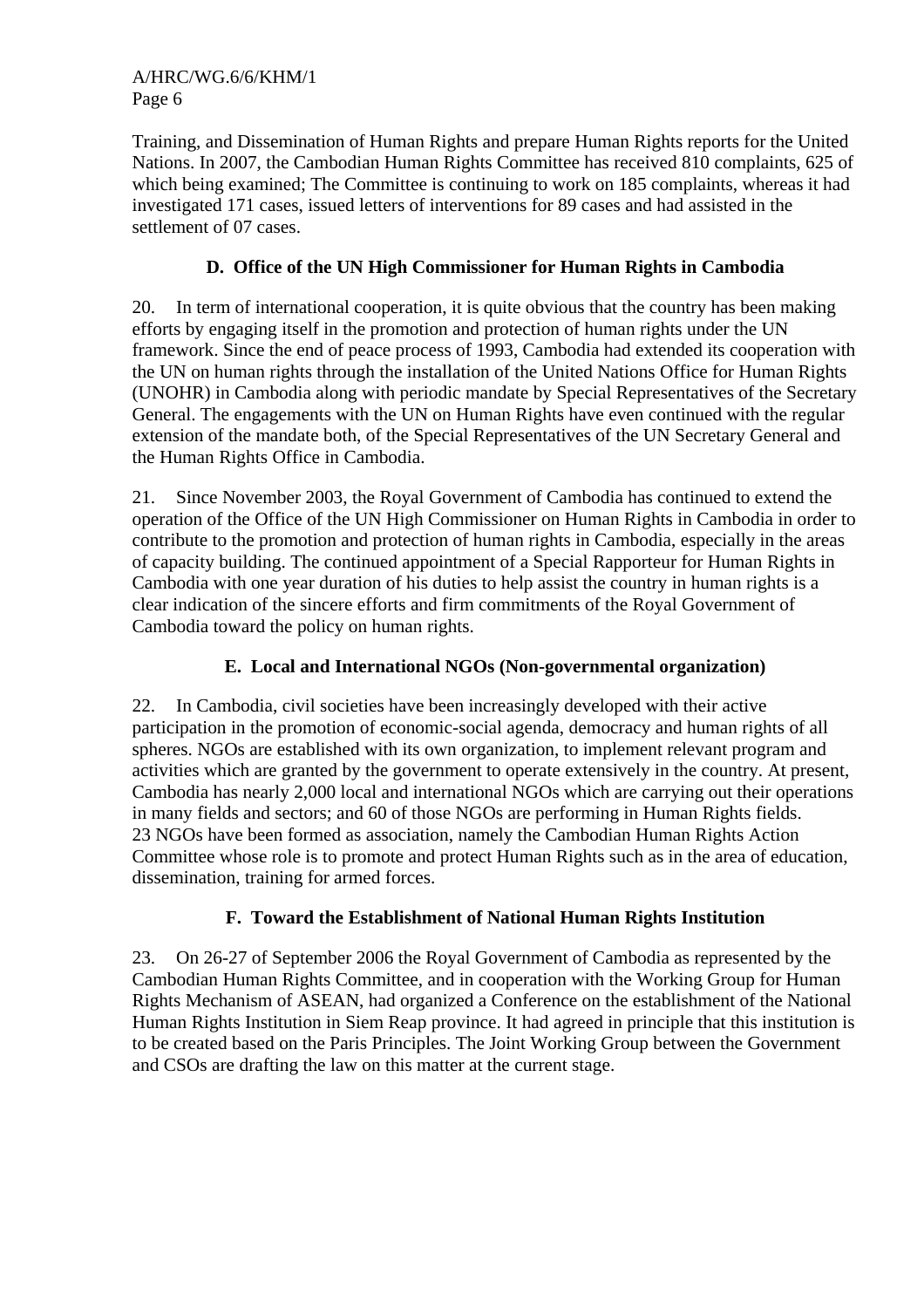## **G. Extraordinary Chambers in the Courts of Cambodia (Khmer Rouge Tribunal)**

24. In 2003 the Royal Government of Cambodia and the United Nations has reached an Agreement concerning the Prosecution under Cambodian Law of Crimes committed during the Period of Democratic Kampuchea. As a result of this, the Extraordinary Chambers in the Courts in Cambodia has been established for the Prosecution of Crimes Committed during the Period of Democratic Kampuchea (Extraordinary Chambers or ECCC). It has started the operation since 2006 in Cambodia. In a Joint Statement of 23 February 2009, issued at the meeting between High Representatives of the Royal Government of Cambodia and the United Nations, it was welcomed the significant achievements made by ECCC after the first commencement of the public hearings in the first trial before the ECCC and recognized the important progress toward addressing impunity for crimes of the former Khmer Rouge. It is hoped that the ECCC will become a model court for future judicial systems.

### **V. LEGAL AND JUDICIAL REFORMS**

25. The Royal Government has concentrate its efforts on improvement of the legal and judiciary systems through its reform process, mainly on the enactment of laws, setting out of the strategies and taking of necessary step and measures to strengthen the capacity, independence, and neutrality of the Courts system which represents one of the important priorities and the challenges toward the process of strengthening the rule of law.

26. Cambodia has made significant progress in adopting and ratifying various legislations. In the Third Legislature, a total number of 140 laws were promulgated (including three major codes – the Criminal Procedure Code, the Civil Procedure Code and the Civil Code. A large number of legal texts and other regulations adopted in the past decade are largely related to political, economic, social and cultural sectors<sup>2</sup> which have contributed to the realization of the enjoyment of basic human rights of relevant fields. Similarly, in order to enhance the Courts systems, especially through the strengthening of their capacity and responsibilities, the Royal Government has established the Royal Academy of Courts whose functions are to train and enhance the capacity of the judges and prosecutors.**<sup>2</sup>**

27. The Royal Government will continue its reforms program and strategies on legal and judiciary systems in order to achieve the following seven goals:

- Protecting human rights and individual freedom;
- Modernizing the laws;
- Providing access to the citizens in terms of receiving the information and Courts;
- Enhancing the court cases and related services for better quality;
- Expanding the Judiciary services including courts power and prosecutorial services;
- Introducing the disputes settlement outside the Courts systems;
- Expanding the legal institutions and Courts to fulfil its mandates successfully.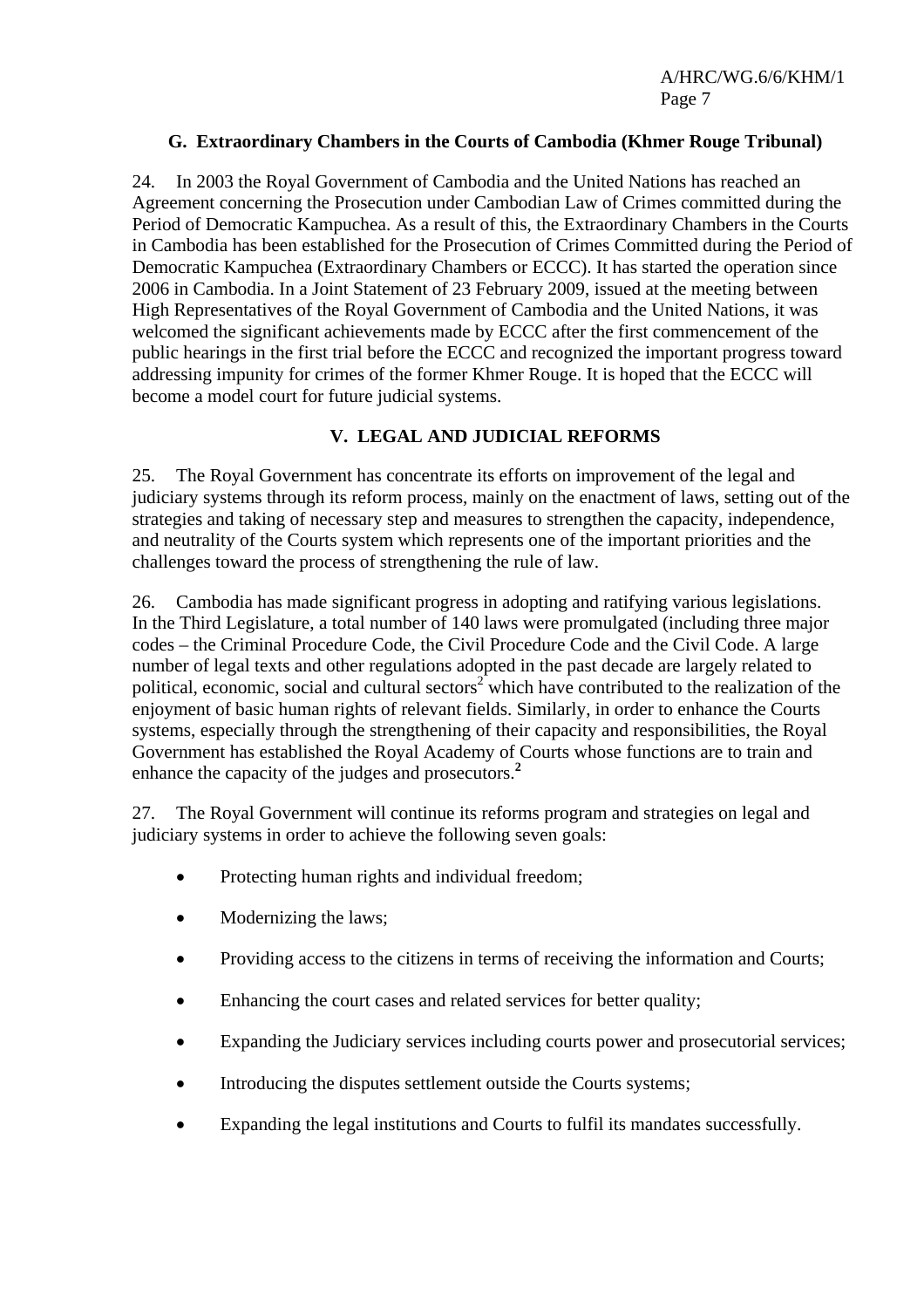28. Laws and various normative acts have been disseminated extensively for implementation under the leadership of the Council of Legal and Judicial Reform. They were printed in the Royal Gazettes being monthly published. Besides, a large number of important laws have been circulated through various ministries, cabinets, municipalities, provinces; and they are also published in the media, radio, television, public forums and other training workshops. The laws enforcement systems are established as a mechanism to enforce the laws relevant to promotion and protection of human rights. The Council of Ministers meets on a regular schedule (once a week on every Friday) to examine and set out the plans of actions for their effective implementation. In the past, the government had amended article 51 of the Law on Civil Servants for the convenience of accusing the civil servants who break the laws. The Legislative Branch has an important role in examining the laws enforcement by calling for members of the government for questioning. The prosecutorial body assumes a role on all criminal acts, by acting as a special mechanism entrusted with duties to inspect the laws enforcement and human rights violations through letters of charges to the Courts.

- 29. There are two levels of Courts in the Kingdom of Cambodia:
	- The Courts of First Instance (Provincial/Municipal Level) and the Military Court are the primary Courts for the first trial. Each Court of first instance is competent in the territory of particular provinces/municipalities nationwide; whereas the Military Court located in Phnom Penh has its competency in the whole territory of the Kingdom of Cambodia;
	- The Appeal Court and the Supreme Court are the Appellate Courts located in Phnom Penh; both institutions have their jurisdiction in the whole territory of the Kingdom of Cambodia. All the above mentioned Courts have a major role in settling with all cases/lawsuits involving administration or legality. Nevertheless, the Military Court is competent only on any military-related offences as defined by law.

30. In order to reduce the expenses, especially the burden of the Courts, the Royal Government has established the Judicial Services Centres as pilot projects at district level (for some districts). The Ministry of Justice and the Ministry of Interior are acting as the project implementer in a number of provinces (Kompong Speu, Kompong Chhnang, Siem Reap, Battambang, Mondulkiri, and Rattanakiri). Meanwhile 08 Commune Councils at rural areas are being trained on legal matters with the new practices to tackle minor disputes for the people outside the Courts.

# **VI. IMPLEMENTATION OF LAWS AND INTERNATIONAL TREATIES**

31. In the context of international obligations, the Kingdom of Cambodia is a State Party to most of major international human rights and humanitarian instruments globally as well as at regional settings. This year, the country has fulfilled its obligation by submitting its national reports to a number of international treaty bodies, namely the Committee on Economic, Social and Cultural Rights (CESCR), the Committee on the Rights of the Child (CRC), the Committee on Racial Discrimination. The draft of the next Report on the Convention of Elimination of Discrimination against Women is now being prepared.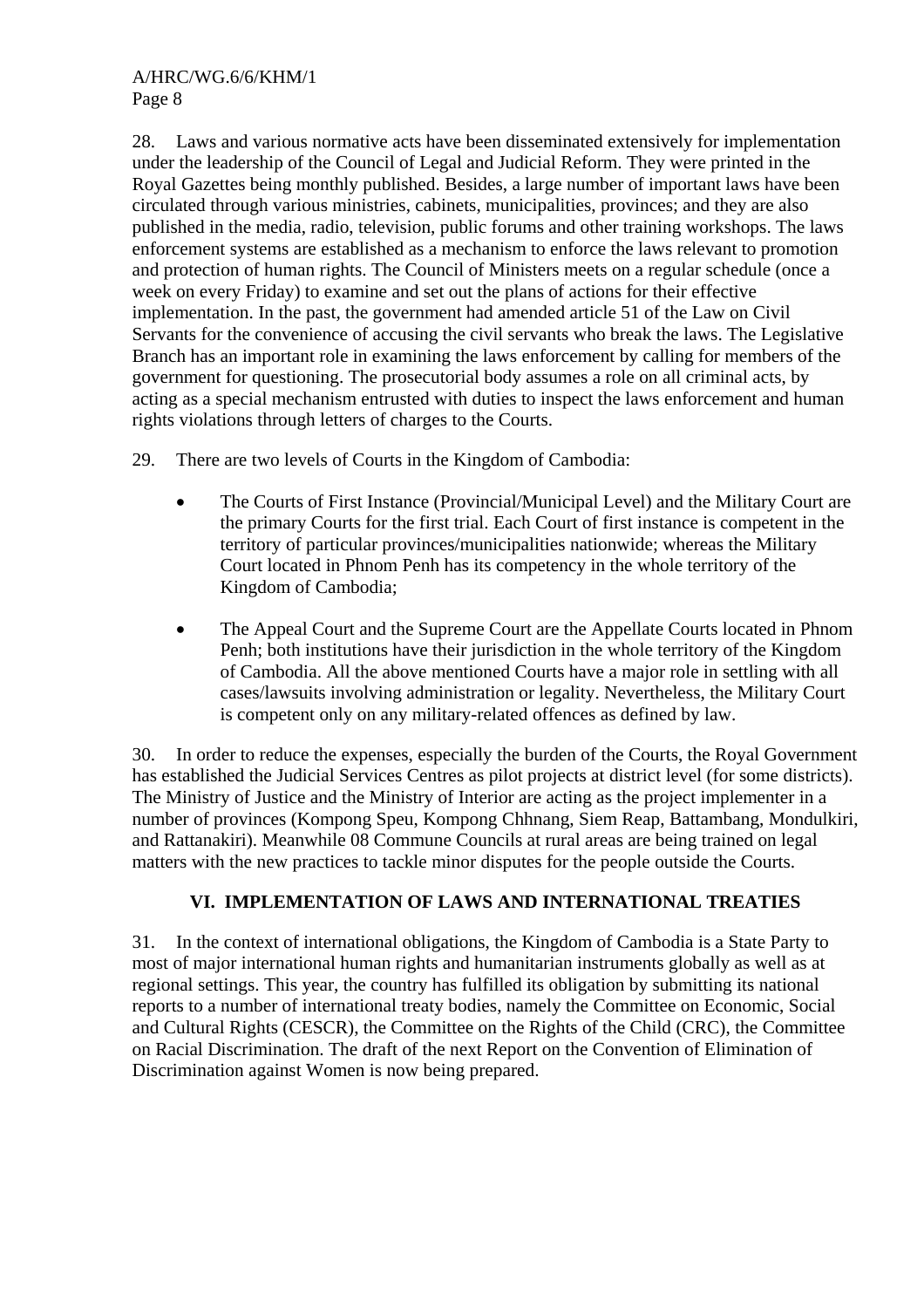#### **A. Economic, Social and Cultural Rights**

32. Cambodia believes that all human rights are indivisible, interdependent and interrelated. The value of democracy and human rights should be built and promoted through the principle of universality, along with the historic condition taking into account the historical, political, economic, social and cultural reality of the country and its particularity. As a party to the Covenant of Economic, Social and Cultural Rights (CESCR), Cambodia attaches high importance to economic, social and cultural sector which have been defined in article 35-36 of the Constitution. In this regard, after the conflicts, the Government spared no efforts to promote the realization of all the spectrums of human rights in its society through the development agendas of the Government known as Political Platforms of various kinds (comprehensive and sectoral). The implementation of the Rectangular Strategy during the Third Legislature (from 2003-2008) has resulted in major achievements. This has had a positive impact on the enhanced social fabrics, the culture of peace, security, social safety, democracy and thus has contributed to the advancements of human rights in Cambodia.

#### **1. Poverty Reduction**

33. Cambodia places special emphasis on the poverty reduction as a major effort for promoting and protecting human rights, given that 90 per cent of the poor live in rural areas after a long period of conflicts. Therefore attention has been given to address poverty as one of most priorities in the implementation of the Government strategic policy documents namely the Rectangular Strategy and National Strategic Development Plan (NSDP) for 1996-2010 which are designed as a pro poor focus instrument to speed up development, especially in rural areas. The Government has thus made steady progress in ensuring macro-economic climate in support poverty reduction.

34. As a result, poverty reduction was recorded in steady progress at a rate of over 1 per cent percentage per annum, and there is an improvement of main social indicators, especially in education, health and gender equity.<sup>3</sup> Based on the growth highlighted above, the income per capita in 2008 is around 625 US\$, which increased in average of 9.5 per cent per annum starting from 1999. By the way, the Royal Government has strived to ensure that macro-economic climate remains healthy to support poverty reduction. Measure also have been taken to address the totality of its pro-poor policies along with the efforts made by the government in all other sectors that have positive impacts on poverty situation – an important factor that contributes to the improvement of human rights of relevant fields.

#### **2. Rights to Work and Rights to Participate in Trade Unions**

35. The Constitution of Cambodia provides for "both males and females of Cambodian citizens to have the rights to select their own works in accordance with their capacity and with the needs of the society" (art. 36.1). The Royal Government has made efforts in providing job opportunities for the Cambodian people, especially for the poor to work either inside or outside the country.**<sup>4</sup>** Technical and vocational education programs and other similar training projects have been established and promoted for the most vulnerable groups of people in order to meet the need of the labour markets.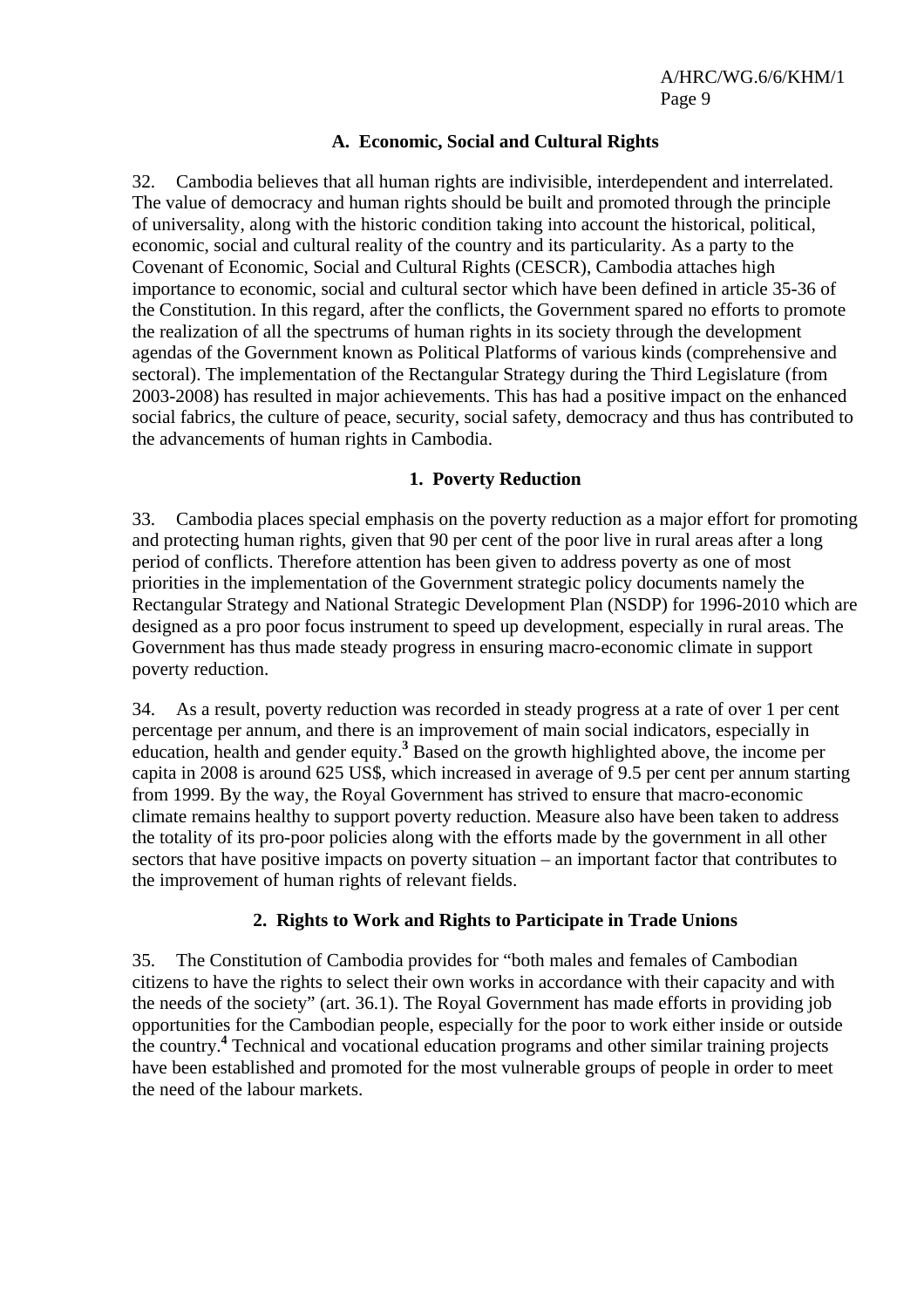36. Rights to work and the selection of jobs in the Kingdom of Cambodia are practiced without any discrimination as stipulated in article 12 of the Labour Law. Cambodia provides for guidelines to be established to protect the foreign residents working in Cambodia.**<sup>5</sup>**

37. Efforts have been made in reducing the proportion of child labour for dangerous jobs through the carrying out of various projects and programs. In addition, a five year Plan from 2006-2012 on the elimination of the severest form of child labour, have been partly implemented and other regulations pertaining to child labour and labour related issues are being drafted for that purpose. The implementation of the above strategic Plan is based on the following principles and purposes: a) Job creation; b) Guarantee of good work conditions for workers; b) Preparation and implementation of the law on the Social Security for workers; d) Development of Human Resources;

38. At present Cambodia have made progress in creating 38 technical training centres and vocational training centres namely: 6 higher education and vocational centers;1 middle level technical centre; 5 vocational centres in Phnom Penh; 26 vocational centres in municipalities/provinces in 21 municipalities/provinces with 69, 471 taking various courses.

39. In order to uplift the living conditions of the people, the Royal Government has taken step to establish programs for the citizens to acquire the expertise/techniques and skills that would have proper jobs/businesses in line with the progress of the society and market demands. The Royal Government also supports the creation of the trade unions and the participation of individuals in the trade unions which is protected by the Constitution.**<sup>6</sup>**

40. The Royal Government has paid attention to the management and utilization of local labourers/workers. In 2007 Cambodia has 2,368 enterprises which have 440,500 labourers/workers, a number that has increased 2 times as compared to 2005 ( there were 1,229 enterprises and 277,942 workers ). The Ministry of Labour had informed the owners of enterprises to respect the Labour Law, and other regulations related to the hygiene and work security and to create the health clinic, emergency room with sufficient medicines and adequate light in the workplace.**<sup>7</sup>**

41. However the country still faces constraints (such as unemployment) due to the following challenges:

- The legacy of prolonged civil war for more than 2 decades;
- The investments for this period are concentrated only for the development in cities and major towns; and they are not yet encouraged to invest in the rural areas;
- Production, businesses, and agriculture at the rural areas are often met with natural disasters.
- Labour costs in rural areas are cheaper than in cities and major towns;
- The citizens still lack skills and techniques in line with the change in labour markets.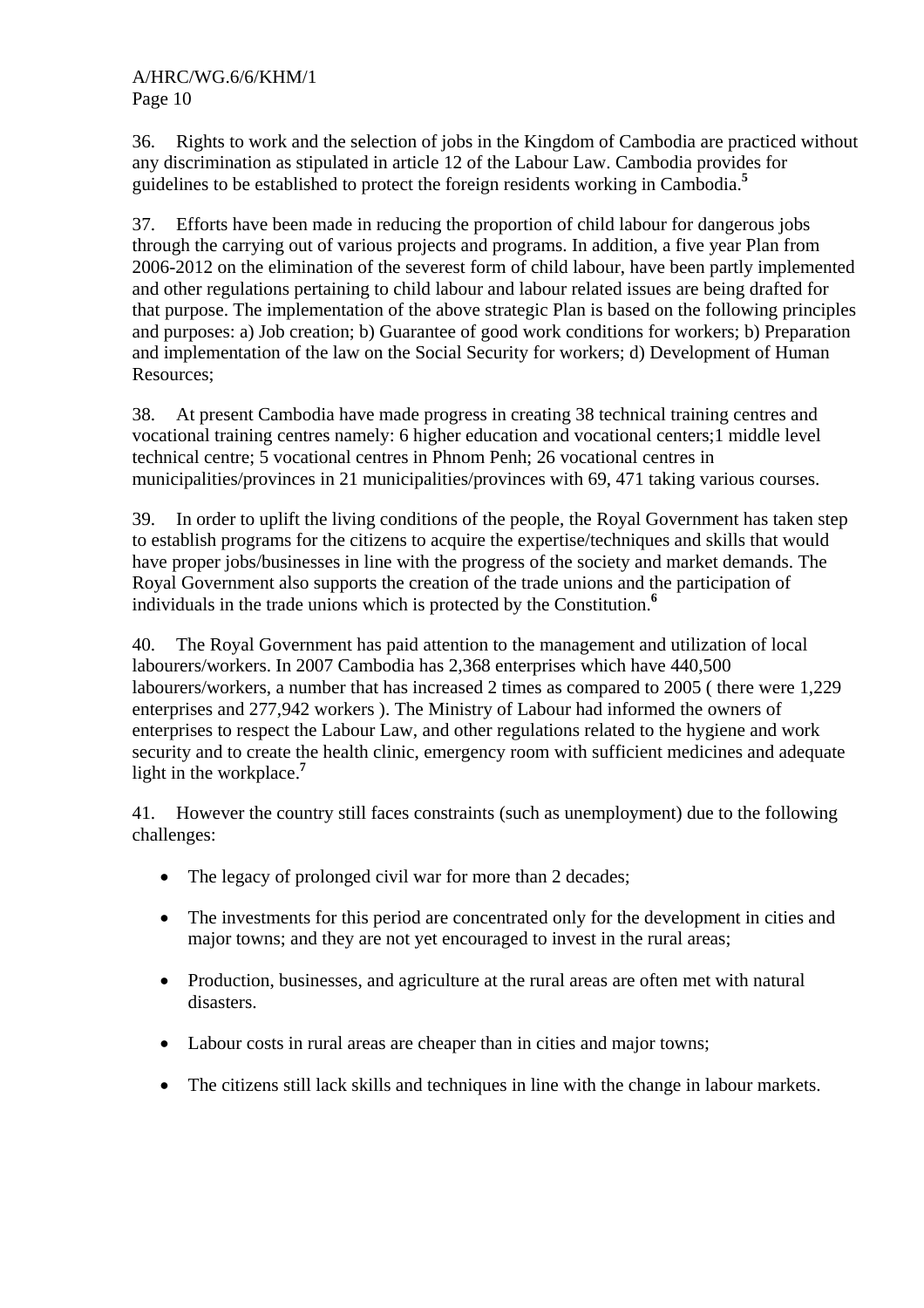# **3. Ownership and Land Reform**

42. The Kingdom of Cambodia has provided every race with full rights to ownership or coownership of property, which is guaranteed by the Constitution.**<sup>8</sup>** . At the same time, the Royal Government has taken steps and measures of providing the social assistance to help address the poverty reduction through land program. To this end, the Royal Government has distributed land to citizens who really in need of land through the framework involving the building of a new village, new settlements, including the implementation of land that have been cleared of mines, establishment of regulations of grabbed land for the poor.

43. The Government attaches high importance to land reforms for sustainable socio-economic development, mindful of historical, political, economic and social dimension of the issue. Emphasis is therefore placed on strengthening security of land tenure (both state land and private land) through land registration for systematic and sporadic land titling procedures in order to provide land titles to people as well as institutions entitled to tenure rights. Major efforts have been made in overcoming and attaining this priority with the continued work of addressing those challenges ahead in the agenda of the government.**<sup>9</sup>**

44. The Royal Government has set out a number of institutional and legal frameworks, including:

- Sub-Decree No. 118 on the management of State land and instruction dated November 8, 2007 on the programs for the distribution of social land concessions;
- Instruction No. 02 dated February 26, 2007 on the issue of illegal grabbing of State land. All citizens who live in Cambodia have the rights before the laws to protect them from forced eviction in all manners. In the case that the State needs the land for public interest, the State has to compensate properly to the citizens being affected;**<sup>10</sup>**
- Procedures of registration of land of indigenous communities;

45. The Royal Government recognizes the rights of traditional land use for indigenous peoples, including the demarcation of the boundary of the villages with the approvals of local communities and authorities concerned, thus allowing the Provincial Development Committee and existing Village Committee to jointly cooperate in monitoring the land use and setting out measures to ensure that the use of the natural resources is consistent with sustainability.

46. The Royal Government has issued the guidelines by recent Sub-Decree (this year) for land registration and the rights to ownership of the land belonging to the minority communities in the Kingdom of Cambodia. This guideline provides ownership for the minority community to own and use the land for agricultural production to support their livelihoods and also to provide supplies to the markets.**<sup>11</sup>**

47. The Royal Government has equally made significant progress in the clearance of landmine planted during the conflicts of decades in the country. Mine victims have decreased significantly from 4,000 in 1996 to 900 victims in 2005 and to 352 victims in 2007. Those programs and efforts on demining have made progress not only in addressing the humanitarian issue, but also contributing to the economic and social development under the strategic policy of the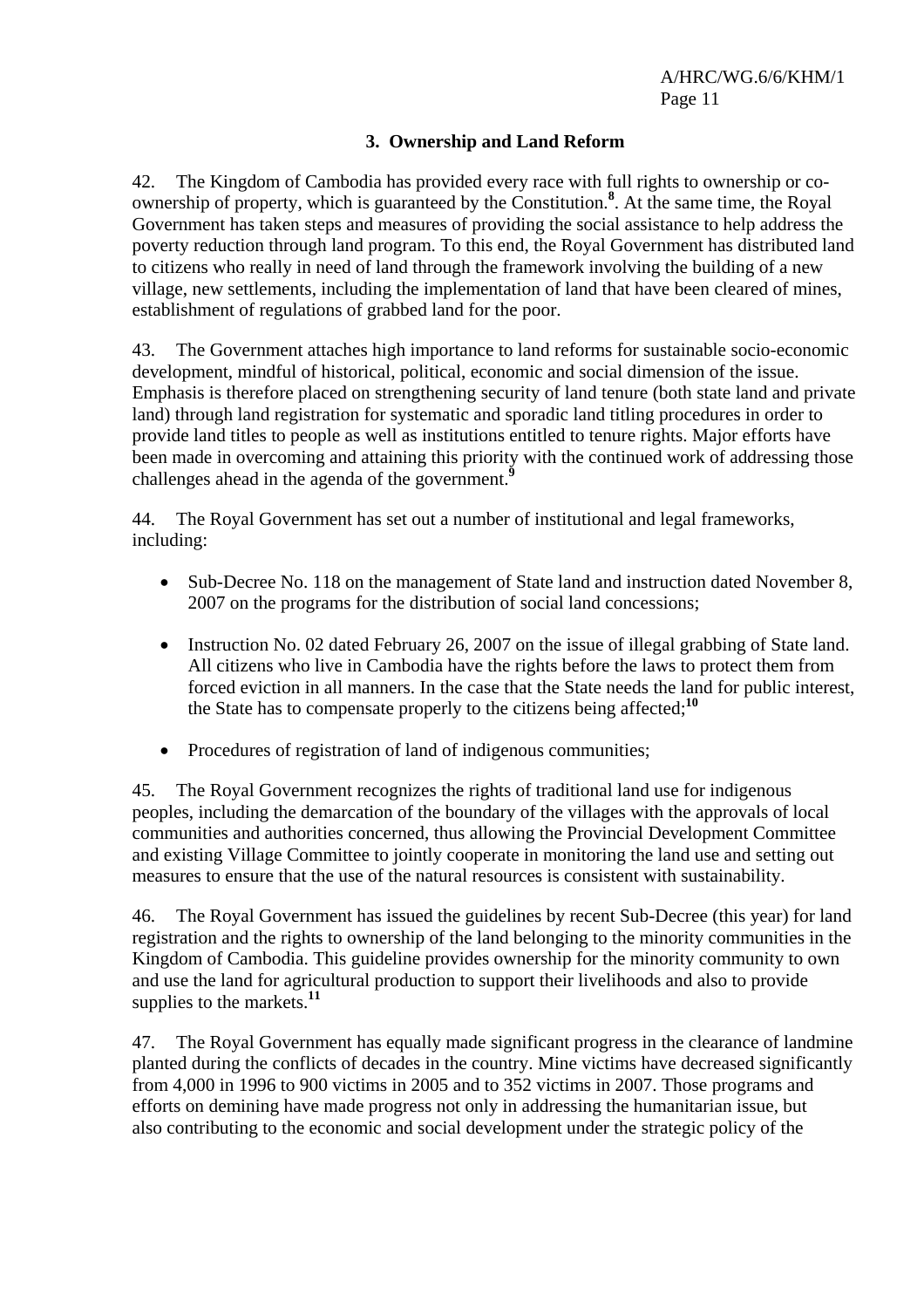government over the years. Besides, in 2006 the Government has sent hundred of Cambodia deminers, to participate in the peacekeeping operations in a number of countries (such as in Sudan; and it is prepared to send them to Chad and Congo) under the humanitarian framework of the United Nations and the Organization of Francophonie respectively.

## **4. Social Security**

48. Rights to social security are protected by law. The law defines the Social Security Allowances for labourers and employees of private companies, including allowances for retirements, work related risks and other allowances that will be determined by the Sub-Decree.

49. In order to implement the Social Security Regime under the Labour Law, the Royal Government of Cambodia (RGC) has established the National Social Security Cash Box by the Sub-Decree No. 16 dated March 2, 2007. This National Social Security Cash Box is established as the public body under the supervision of the Ministry of Labour and Vocational Training and the Ministry of Economy and Finance. It has the duty to manage the Social Security Regime, to guarantee all allowances for members to assist them with their difficulties relating to their old age, despondency, demise, and other work related risks or in the event of illness and maternity.**<sup>12</sup>** Besides the National Social Security Cash Box, the Royal Government has also paid attention to the Social Security Regime for former State officials and the old- aged persons.

50. In short, during the third legislature, the Royal Government succeeded in rescuing, and providing support to a large number of vagrants, vulnerable people including women and children, people with disability and the victims of human trafficking and natural disasters. Appropriate measures have been taken to mitigate the influx and misery of homeless into urban centres. The Government has cooperated with national and international organizations as well as other relevant institutions and civil societies to provide employment opportunities for, and to reduce the vulnerability of the poor. The efforts have been made in relation to the policy of social safety net to improve the well being of people, for example, by increasing pensions and other benefits for the retired civil servants and veterans.

51. Certain legislations on this social area were also envisaged, while others are being in progress. For example, a draft law for inter-country child adoption and a draft law on the Protection and Enhancement of Amputees Rights have been prepared for the adoption by the National Assembly in the near future. Cambodia has offered the opportunity to the vulnerable groups such as the veterans to form their association for protecting their interests.**<sup>13</sup>**

## **5. Rights to Health Care**

52. In the health sector, the Royal Government gives priority to the timely prevention and tackling of all kinds of epidemic diseases, people's healthcare and nutrition; and it regards people's well-being as the prerequisite to human resource and sustainable socio-economic development. Efforts have been made to improve the overall people's welfare, especially for the poor, women and children by providing support to improve health services with ensured cost-effectiveness, quality and accessible prevention and treatment as well as by strengthening institutional capacity on financial planning, implementing strategic polices for effective human resource management.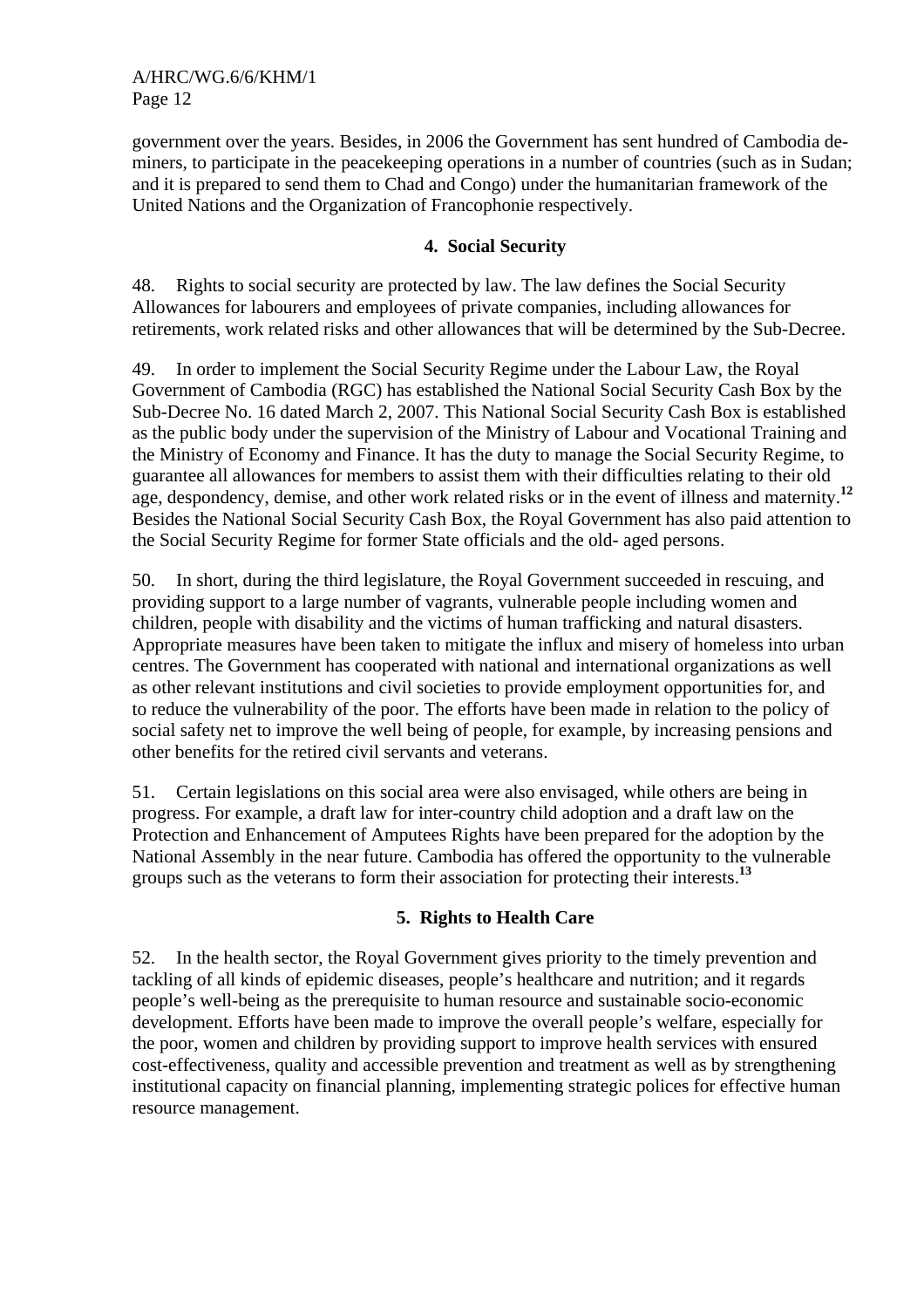53. As a result, child mortality rate drops from 95 in 2000 to 66 per 1,000 in 2005. The under-five year mortality rate also declines during the same period. Maternal mortality rate also declines from 472 to 437 out of 100,000 births. Health care and rural sanitation services as well as the supply of clean water in rural areas are below the targets set in the Millennium Development Goals (MDGs). It was notably reported that HIV prevalence at only 0.9 per cent is less than half of 1.9 per cent assumed earlier for 2005.

54. Other important developments during the last two years include: a new Health Sector Plan for 2008-2015 has been developed to continue the old one; budget allocations and disbursement for the health sector have registered growth and stability; about 130 NGOs are involved in supporting the health sector, and most of them operating in remote areas;<sup>14</sup>

55. Within the last year period, it is estimated that there had been total of 8,745,641 clients of medical consultation. Out of this number, 6,607, 178 new cases of diseases were found. There had been 495,690 inpatients, among which 72,820 received operations. The mortality rate in hospital is in decline with 1.76 per cent. In 2007, 20 provinces/municipalities throughout the country, (excluding Phnom Penh municipality, Prey Veng, Stung Treng, and Oddar Meanchey provinces), had carried out the national programme of 6 vaccination injections for infants under one year old in a total number of 1,129,342 and TB vaccination for 239,487 children, polio vaccination for 57,660 children. Cambodia has an impressive achievement of TB case detection rate and cure rate (from 70-80 percent respectively) through the implementation of the TB program supported by Japan over the past decade. Interim indicators since 2005 suggest that health access and delivery have continued to improve and Cambodians now have much better health centre; and child nutrition has continued to improve.**<sup>15</sup>**

56. Over the years the Royal Government has carried out the health programs with the funding and technical support and assistance from a number of organizations such as UNFPA, UNICEF (United Nations Children's Fund), WHO (World Health Organization), AUSAID (Australian Aid), UNAIDS (United Nations Program on HIV/AIDS), WFP (World Food Programme), JICA (Japanese International Cooperation Agency). Cambodia highly appreciates the close partnership which has been extended by the international community in addressing health sectors.

## **6. Rights to Education**

57. Cambodia recognizes the importance of education as a major tool for national development. The rights to education are promoted and protected by the Constitution. For this purpose, the Government of the Third Legislature has published the "Educational Strategic Plan for 2006-2010" which is a component of the Government's "Rectangular Strategy" and the "National Strategic Development Plan 2006-2010". The objective of this strategy is to ensure that all Cambodian children and adults have equal rights and opportunities in receiving the basic formal and informal education without discrimination against races, colours, gender, languages, religions, political tendencies, origin and social status. Morally, this strategic plan is connected to the education of the culture of peace, respect for human rights, legal and democratic principles and justice by fighting against violence, drug use, children and women trafficking and all types of discriminations in the society. These reflect the notion of "Education for All and All for Education" which illustrated the implementation of chapter 6 of the Constitutional law on the equal rights of all people.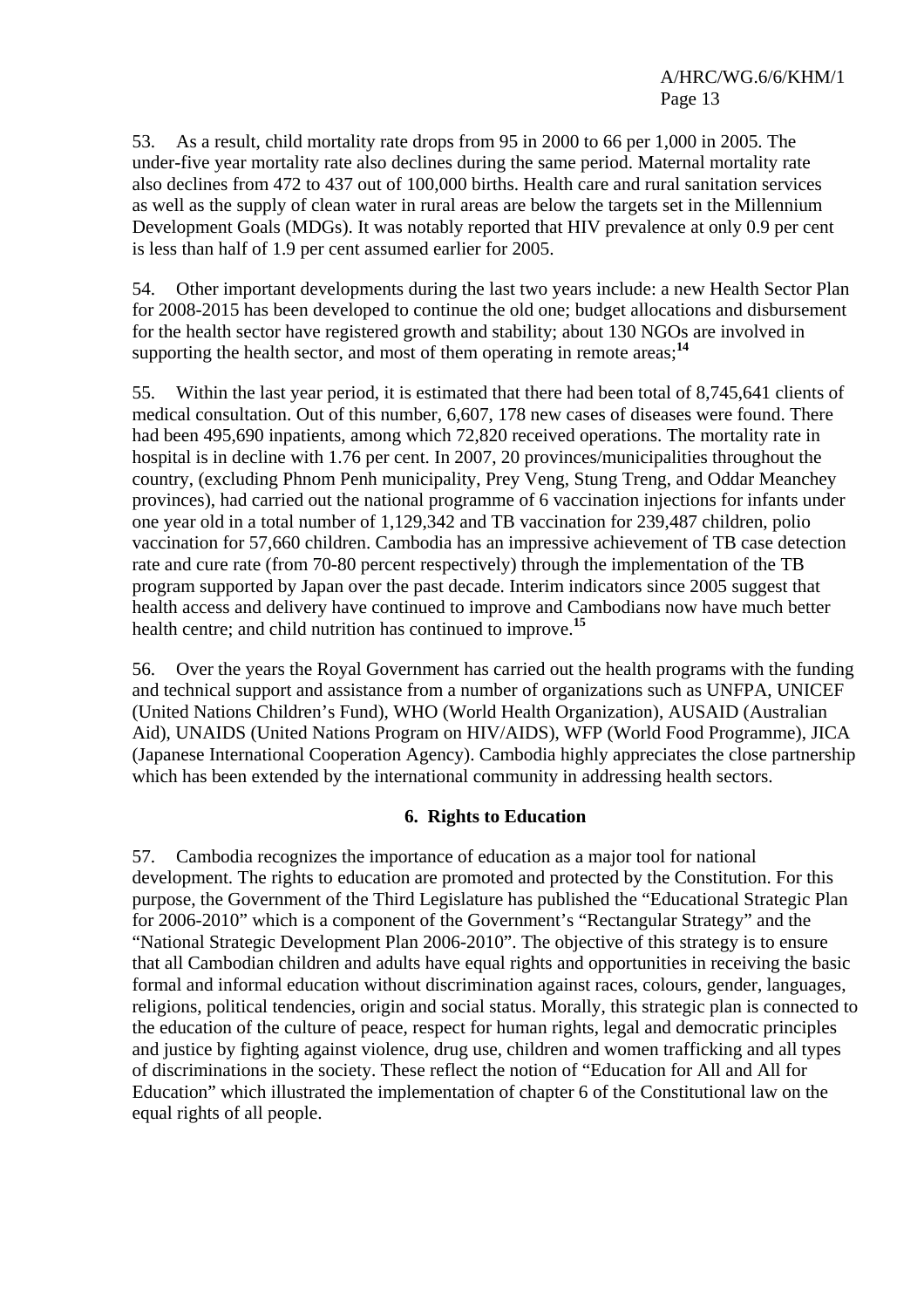58. In undertaking this strategy, the Royal Government has made significant progress in ensuring equity in the 9-year basic education for all children. The number of schools has increased by 30 per cent from 6,963 in 2003-2004 to 9,108 in 2006-2007 academic years. Enrolment rate also climbs in all levels of schooling. The number of scholarships provided to poor students at secondary level rises to 45,754, of which female students account for 63.2 per cent. The number of teaching staff has increased from 73,642 in 2003-2004 to 78,606 in 2006-2007 academic years. (Further statistic data is attached in Annex II).

# **7. Freedom of Religion and Beliefs and Diversity**

## **(a) Religions and Beliefs**

59. Religious and cultural issues are the bedrock for building and strengthening the very vital "social capital" that no amount of economic or social development can alone create or sustain. As a country of tolerance, endowed with its rich cultural heritage and tradition, the Government has made great efforts and progress in promoting the various cultural programs and social harmony among people with broader participation of stakeholders without any discrimination against races, colours, religion or backgrounds.

60. The Royal Government has offered a broad freedom in the practice of religion and beliefs: At present, Cambodia possesses 4,331 pagodas in total; among those there are 4,184 Mahanikaya Pagodas and 147 Dhamayut pagodas. Number of monks in total is 56,040; among those 54,784 monks belong to Mahanikaya sect (30,741 novices and 2,403 Phikhus) together with 1,256 monks belonging to Dhamayut sect (732 novices, and 524 Phikus).**<sup>16</sup>**

61. For Christianity, there are 237 churches, 887 praying halls, 199 Christianity teaching schools with 112,398 Christian followers. For Islam, there are 254 mosques, 8 praying halls, 177 Islam teaching schools with 463,732 Muslims. For Chinese Mahayana, there are 80 temples, 37 praying halls, and 102,371 Mahayana followers. For Caodaism, there are 3 temples with 2,058 followers. For Bahai, there are 7 temples with 6, 995 followers.

## **(b) Cultural Diversity**

62. Constitutionally Cambodia prohibits any discrimination on grounds of race, religion, sex or birthplace in its society. The Article 31-2 of its Constitution states that "Every citizen shall be equal before the law, enjoying the same rights, freedom and fulfilling the same obligations regardless of race, colour, sex, language, religious belief, political tendency, birth origin, social status, wealth or other status." This stipulation provides guarantees for equality before law and equality of opportunity for all citizens including the affirmative action that applies for the minority and other disadvantaged groups. In compliance with the Convention on the Elimination of all Forms of Racial Discrimination, to which it is a Party, Cambodia has submitted its subsequent National Report to its relevant Treaty Body, this year.

63. Cambodia is mostly a homogenous society. But it attaches high importance to the promotion of respect for diversity; especially respect for the rights of persons belonging to minorities as it believes that the situation of various specific groups in the society and particularly of minorities is an essential part of the democratic development in every country. To this end, a practical step was taken with the establishment of the National Council on Ethnic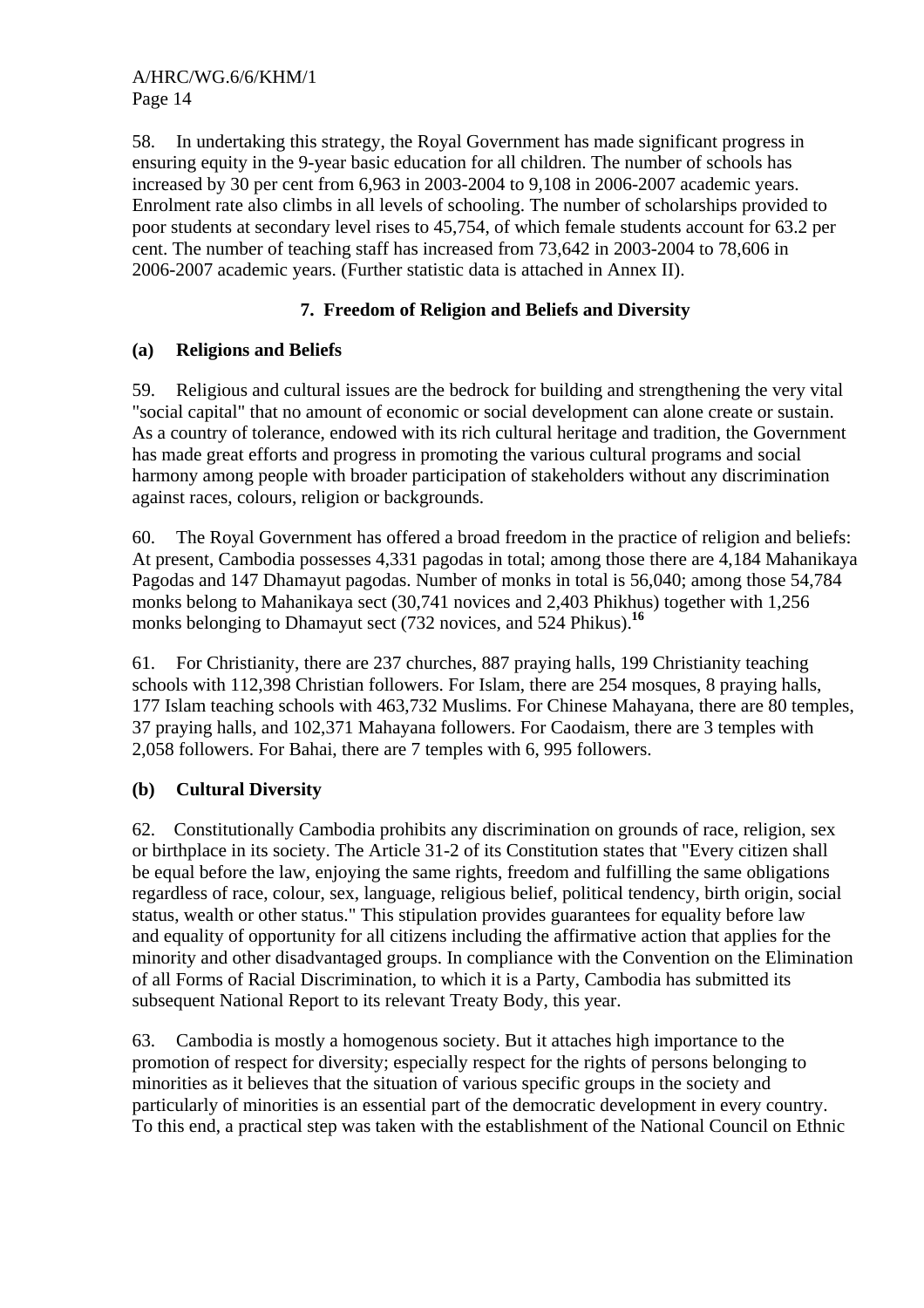and Demographic Issues at the Council of Ministers which is acting as a body for consultation and coordination between government institutions and non-governmental organizations with the priority objective of designing and implementing the national policies for addressing the ethnic programs and interests.

# **B. Civil and Political Rights**

64. Cambodia adopts the principles of democracy, multi-parties and pluralism in its political system of governance, since the first general elections supervised by the United Nations Transitional Authority of Cambodia (UNTAC) in 1993. The 1993 Constitution of the Kingdom of Cambodia provides fundamental rights that guarantee the equality of its peoples before the law.<sup>17</sup> The Constitution also provides the guarantees for the protection of law and the protection of liberty; it prohibits all kind of discrimination, including the protection of other rights such as the freedom of speech and expression, free movement, rights to form associations or assembly, rights to religion and beliefs, to property and security, among others.

65. Since the departure of UNTAC, Cambodia has undergone a process of change in its political transformation from a post conflict country into a new stage of strengthening democracy in the country. The institutional and legal frameworks governing the political functions and structures have been improved and enhanced over the years though the process of active participation of political parties and other actor, including civil societies in the political life. Cambodia has well managed to organize the three general elections and two communal elections on its own, after the departure of UNTAC, with a broader participation of the people and other stakeholders in the ballots to enhance the democratic process.

66. Cambodia has also made progress in the consolidation of democracy at the grassroots levels through the implementation of the program of decentralization and de-concentration. This political agenda is a component being further implemented under the Strategic Plan of the Government at present.

67. On 3 February 2002, it heralded another milestone for Cambodia since all legal entities/ individuals participated actively in the Commune/Sangkat council election nationwide. The second Commune elections held in 2008 have made further progress toward the Government efforts to strengthen the democracy at the community level. The elections have demonstrated the enhanced and effective capacity of the government to ensure peace and security in an electoral environment with successful achievements and progress for democracy. This also shows the progress in the political maturity of the people.

68. The Commune/Sangkat council election shows three basic important principles: Firstly, Cambodia has made progress in ensuring the promotion of empowerment of people to the local community through the implementation of decentralization policy of the government. The local people are the ones who own the power of delegation to their representatives to take part in the decision making of all the development process in the community. Secondly, the governance of Commune/Sangkat is the joint responsibility and management and commune/Sangkat. Thirdly, the local election has brought about a democratic progress for all political parties to fairly compete and to win trust from the people vote. This political mechanism will strengthen not only the democracy at the community level but also further strengthen the political stability and security, in general. Those are important elements to attract private investment and to take step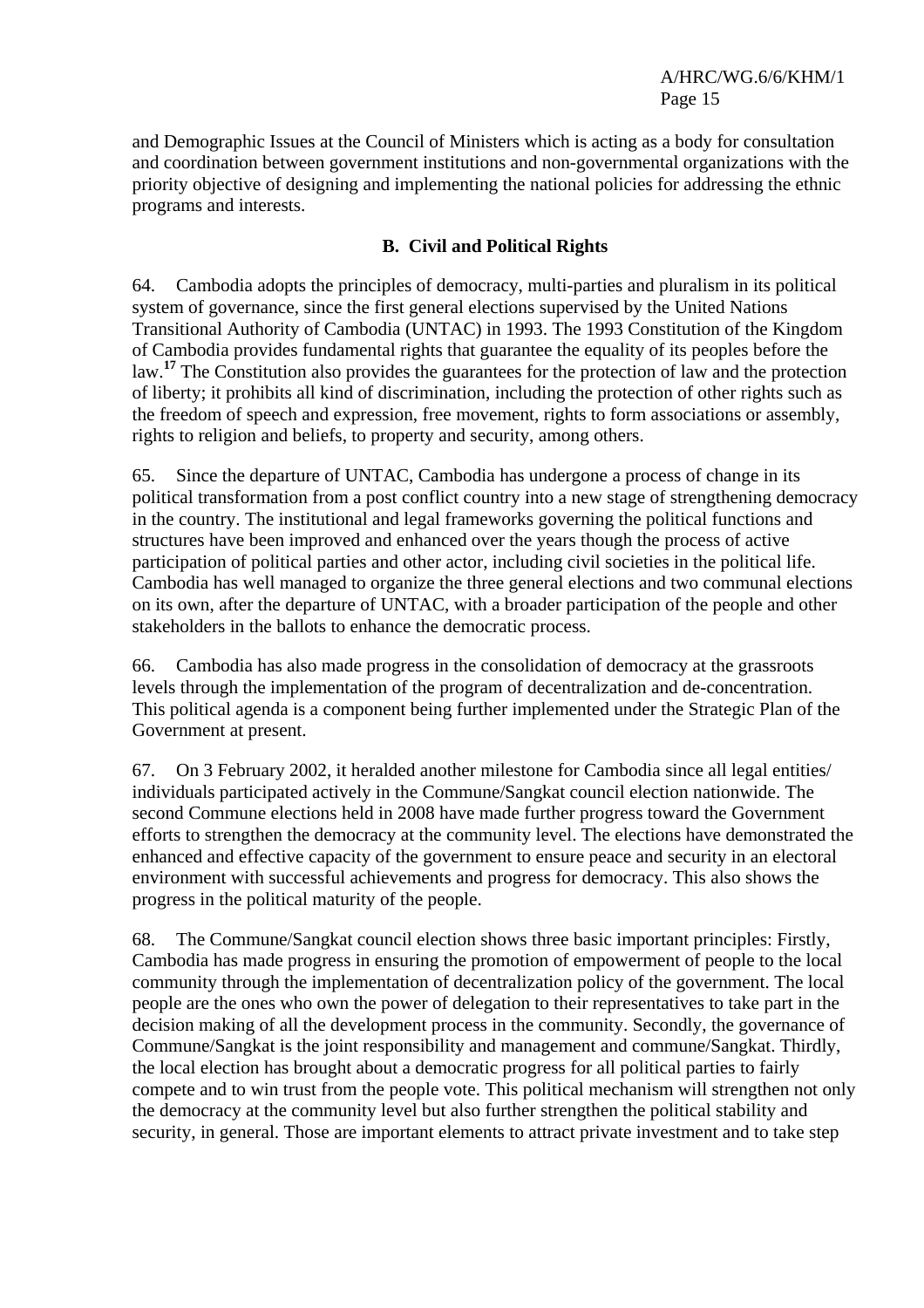forwards for Cambodia towards the long-term and sustainable development. The Commune/ Sangkat Council elections have also revealed the positive development of the capacity of the Royal Government in consolidating democracy and improving the respect for human rights.

69. In undertaking the policy of decentralization, recently in May 2009, Cambodia, has made another step in holding the Capital, Provinces/Municipalities/, District /Khan Councils elections. This clearly demonstrates that Cambodia has committed to the strengthening of democracy in Cambodia which is now taking roots at all community levels.

## **1. Rights to Life**

70. Rights and freedom to life are the basic rights and freedom for all mankind in the world since people was born. Therefore, the government of People's Republic of Kampuchea recognized the rights to life and the freedom of Cambodian people, mindful of their own tragic experience in the past as a survival society from the Democratic Kampuchea regime in 1979 (the Pol Pot regime) . To protect this rights and freedom and in view of its tragic history of recent past, Cambodia has eliminated the Capital Punishment through the adoption of the 1993 Constitution which underlines the consistent policy and the commitments of the Royal Government toward human rights instruments of relevant areas.

### **2. Freedom of Expressions**

71. Cambodia adheres to the concept of freedom of expression which is the basic foundation for democracy, multi-parties system and pluralism.

72. The Constitution of the Kingdom of Cambodia state*s* that: "Khmer citizens shall have freedom of expression, press, publication and assembly. No one shall exercise this right to infringe upon the rights of others, to affect the good traditions of the society, to violate public law and order and national security." (Art. 41). Furthermore, in the political platform of the Government, the freedom of press and freedom of expressions have been largely put into practice by stating that: "The Royal Government of Cambodia encourages the implementation the freedom of press, freedom of employment, freedom of expressions, rights to have the demonstration, rights to run a peaceful demonstration, the freedom of attending the rally within the legal framework. Authorized provision is a driving force for a free development with conscience and political belief of the open society. " The rights include the freedom to research and publicize information orally or in the form of written or other means without setting any limitations upon.

#### **3. Freedom of Assembly**

73. The Royal Government of Cambodia encourages the people to organize all public forums under the Constitution. Individuals are allowed by the Royal Government of Cambodia to establish associations or organizations, although the law has not yet been adopted. Relevant documents for such establishment should be deposited at the Ministry of Interior. In Cambodia, civil societies have been increasingly developed and participate actively in the promotion of national economic-social agenda, democracy and human rights. Many human rights activist Organizations such as the NGOs Committees on Human Rights, ADHOC, LICAHDO, especially National Democratic Institute (NDI), International Republican Institute (IRI) are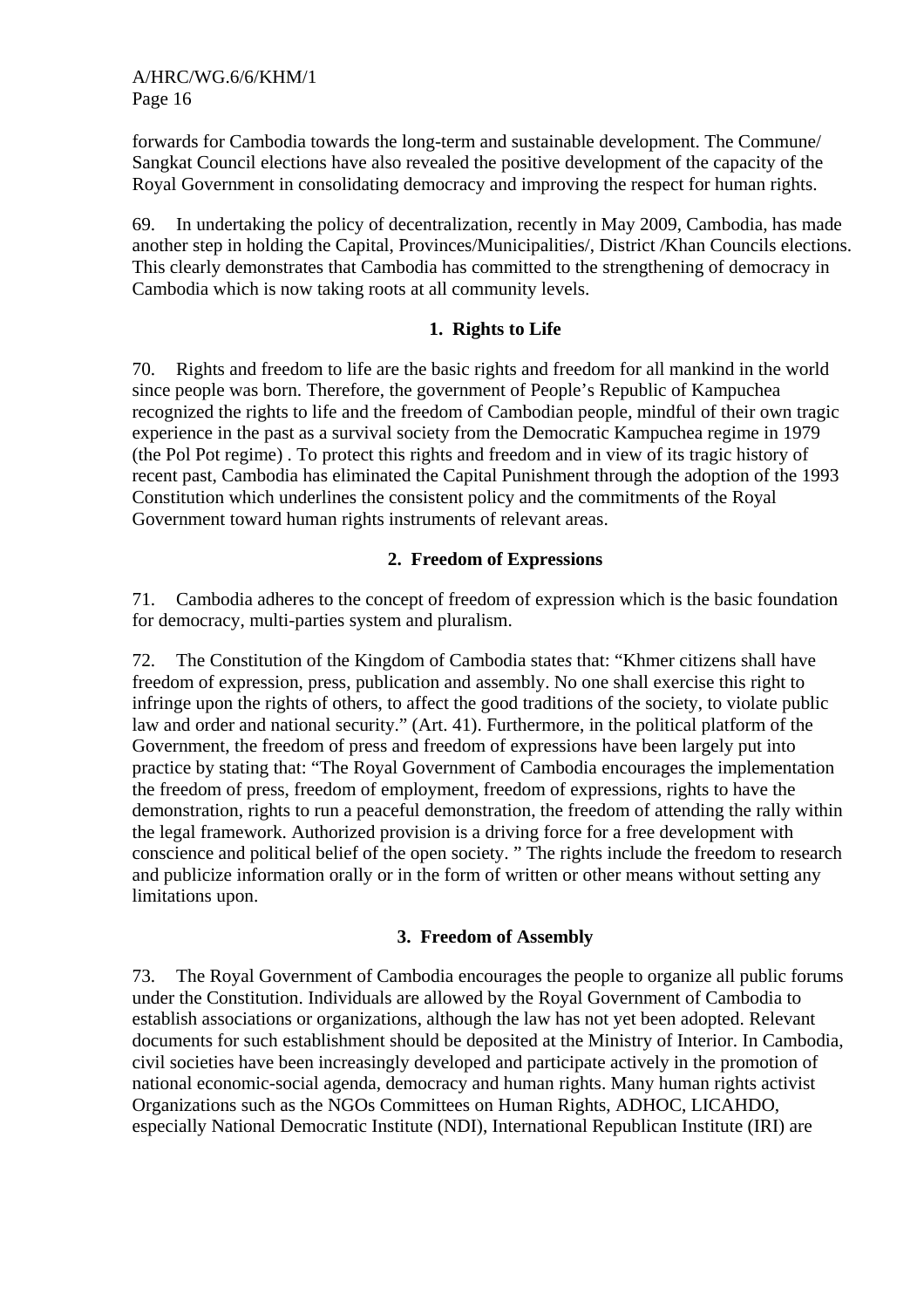freely operating in all provinces/municipalities of the Kingdom. On the institutional aspects, Cambodia has established a National Human Rights Committee attached to the Government to coordinate and cooperate with national agencies and other stakeholders to address all challenges of human rights. In the law-making competency, there is also a Human Rights Commission which was established since the first legislature.

## **4. Freedom of Press**

74. The freedom of press is guaranteed by Law of the Press. Under the political strategic plans of the Government and the law in force, freedom and rights to expression of media have been recognized nationwide in Cambodia since 1992 and have been progressively promoted thereafter.

75. In Cambodia there are two means of disseminating news: printing and broadcasting. The business operation on this field is required to seek permission from Ministry of Information. In order to guarantee their freedom of expression, opinion, publication and dissemination, press representatives are allowed to form associations of their own. As such, many of them have already come into operation namely Press Associations, Press Alliances, and Press Clubs. To ensure their credibility as well as all authorized freedom, in accordance with the law of press, the association has set up a Code of Conducts. Nowadays, the freedom of printing media in both national and international languages has improved and developed remarkably with diversity of views and opinions expressed in the Cambodian society. In fact, there are nearly 600 newspapers, journals and magazines that people can have access to, and enjoy reading at present throughout the country.

76. As for broadcasting, in total, there are seven TV stations under operation: one state TV station, two semi-state stations and four private stations. Moreover, there are two Cable TV stations operating in Phnom Penh today. There are about 40 radio stations, among those two are state owned radio stations and the rest are private owned radio stations.

#### **5. Rights to Be Free From Torture**

77. Cambodia is a State Party to the Convention against Torture (CAT) and the Optional Protocol to the Convention (OPCAT). As such the Government has made practical steps and efforts to implement the Convention and its Protocol. The Ministry of Justice has issues a letter No. 509 RBV 6106 dated 13 September, 1993 giving instructions to prosecutors at all provinces/municipalities to inspect the prisons and detention centres in compliance with the Convention against Torture (CAT) and any other forms of punishment on those who commit cruel acts. Criminal who commits tortures shall be tried in compliance with the criminal law, and at the same time, the compensation is required to pay to the victim. Obviously, 26 prisons staff/officials were punished and warned by Ministry of Interior for having physical abuse and degrading/insulting prisoners.

78. As a new State Party to OPCAT, Cambodia continues to work for the establishment of a National Preventive Mechanism in compliance with the Instrument. On 22 and 23 January 2009, the Ministry of Interior convened a workshop on the implementation of the Optional Protocol to the Convention against Torture in Cambodia.**<sup>18</sup>** It was also given an opportunity for relevant agencies and other stakeholders to study in detail and clarify the requirements for the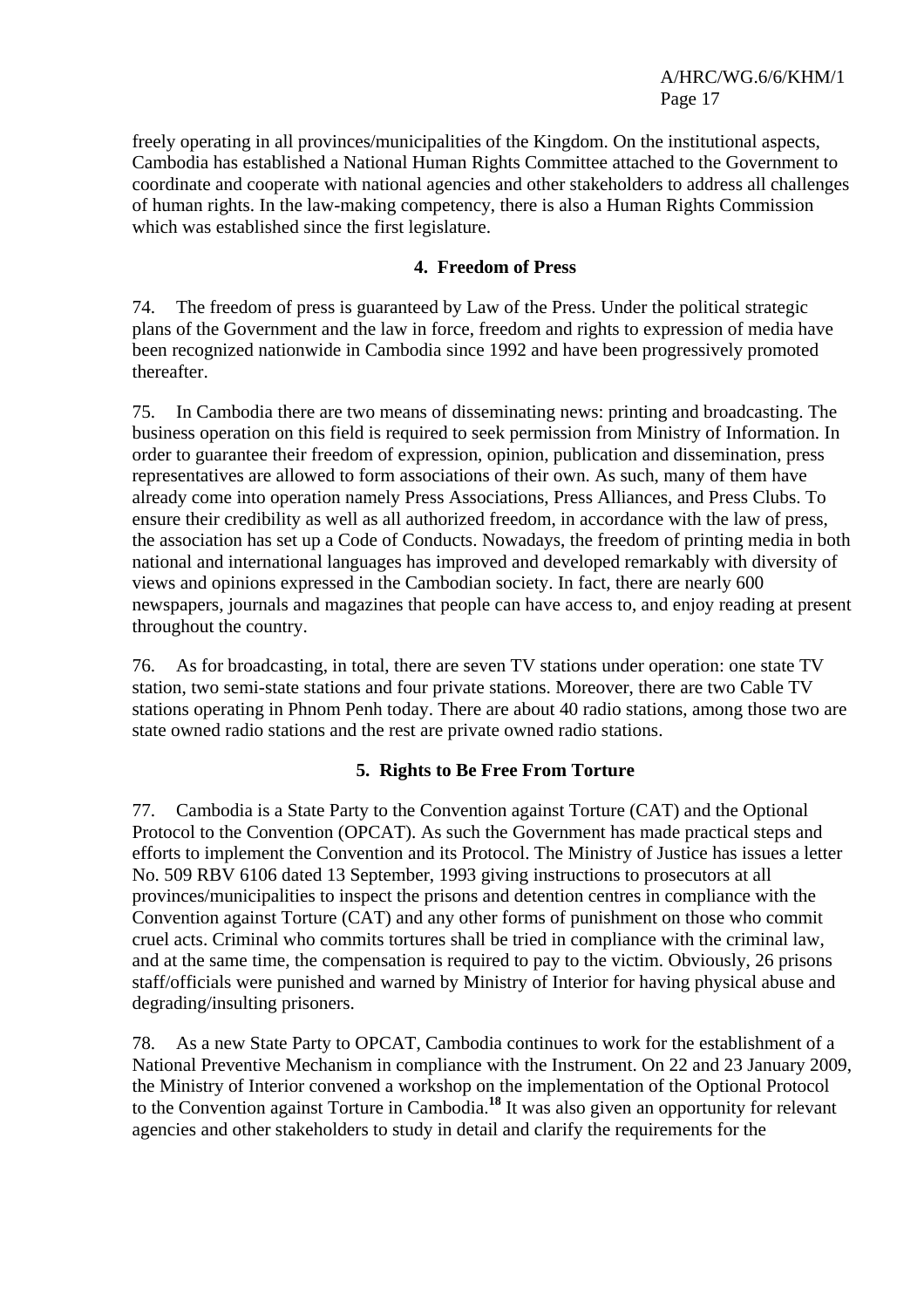establishment of a National Preventive Mechanism (NPM) under that Protocol. The workshop led to a common understanding that while the effort of the Royal Government to establish such a mechanism was to be commended, more time is needed to establish a mechanism that will be fully compliant with the OPCAT and the Paris Principles. At this initial stage, the Government has issued a Sub-Decree to establish the NPM.

# **VII. WOMEN AND CHILD'S RIGHTS**

### **A. Woman's Rights**

79. Progress has been made in such cross-cutting areas as gender. Women are regarded as the backbone of the national economy and society. The Royal Government has exerted all efforts to promote the status of women through the continued implementation of "Neary Rattanak" or "Women as Valuable Gems" to deliver value and hope to Cambodian women with emphasis on gender equity in economic development.

80. Along with this line, steps have been taken to tackle violence against women, as the Law on the Prevention of Domestic Violence and the Protection of Victims was adopted in 2005 and implemented through a National Plan of action. The Law effectively and timely provides legal protection to victims, of which women and children account for the majority. The Royal Government has exerted all efforts to fight women and children trafficking since 2006. The Law on Anti-trafficking was also passed in 2008 and the enforcement of it is now being carried out forward. The National Plan of preventing domestic violence is being prepared to promote awareness and the implementation of women-related laws.

81. Priority is now given by the Royal Government to the implementation of this Gender Mainstreaming Strategy-phase II, which aims at promoting women's capacity building, enhancing women's ability to participate in education and health sector, and economic resources, eliminating negative perception and attitudes towards women, and promoting women's participation in public affairs. This policy is aimed at ensuring an equitable contribution of active women's rights to the national development.**<sup>19</sup>**

82. The Royal Government of Cambodia has provided women the equal rights between men and women, and has taken a number of steps and measures to empower women rights at the community level (at commune/Sangkat and villages) with the aim, among others, to promote women equality within women and children committee at commune/sangkat levels; to empower women leadership at grassroots level (namely at the villages); and to endorse 40 per cent of women being involved in the village development sub-committee. At the same time, at community level, the Royal Government of Cambodia has given favourable condition to women to obtain high position in leadership and the management level.

83. During the fourth legislature of the National Assembly, the Government has assigned one woman as a deputy prime minister. The Royal Government has set the principle that: "Through all the selection and recruitment process of new officials, there must be 50 per cent of women candidates selected or recruited."

84. The Kingdom of Cambodia considers maternal leave as a vital social function. It clearly states in article 46-2 of the constitution that: "A woman shall not lose her job because of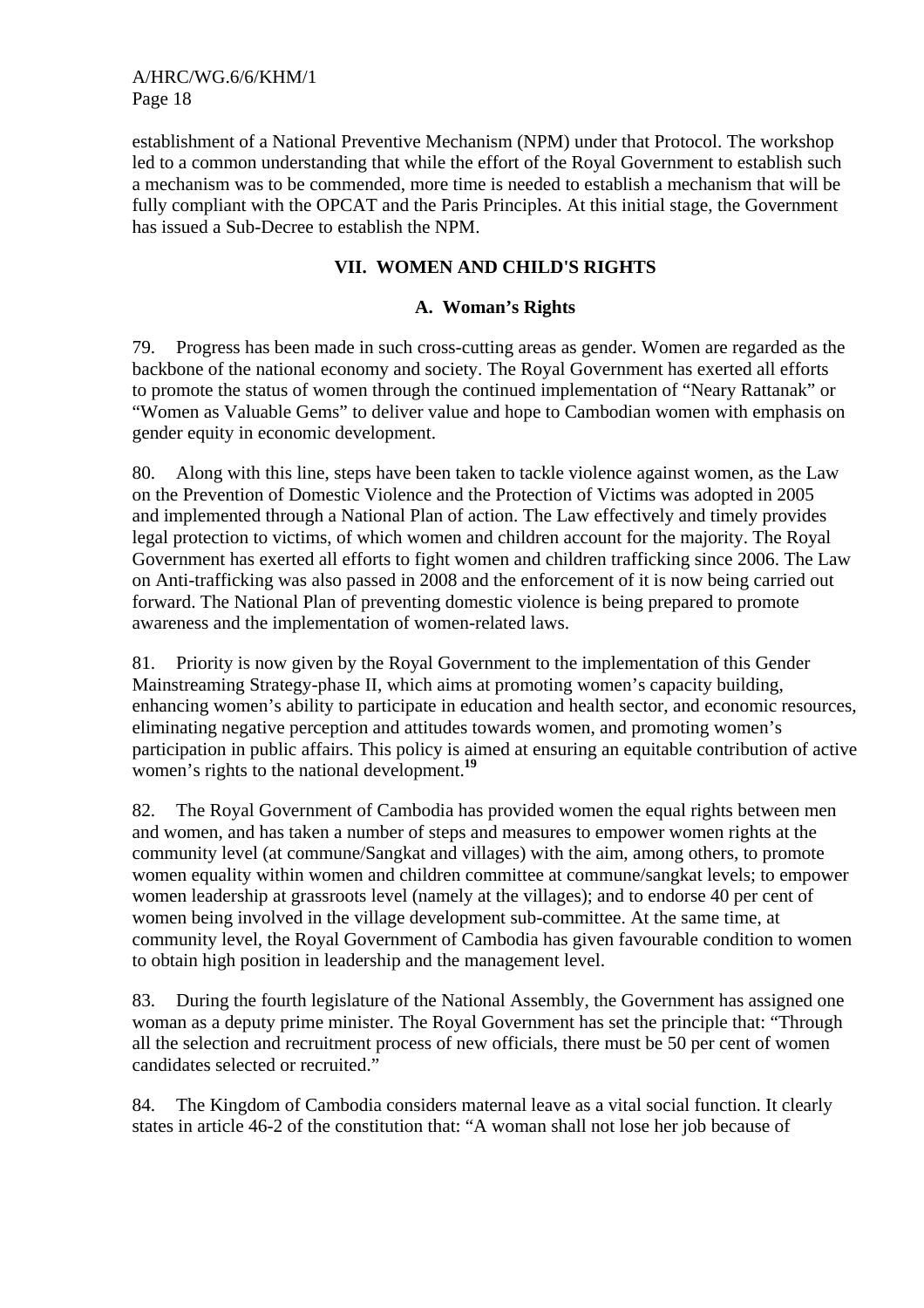pregnancy. Woman shall have the right to take maternity leave with full pay and with no loss of seniority or other social benefits".

85. Particularly, for civil servants working in civil service, some special measures have been taken by the Royal Government of Cambodia (RGC) to provide support and assistance to women on maternal leaves. Within the period of delivery, the mother can take leave for three months with full payment together with some other additional benefits.

86. The Kingdom of Cambodia provides equal rights between men and women in receiving education by all means and all forms and in all situations as it states in article 65 of the Constitution that: "The State shall protect and upgrade citizens' rights to quality education at all levels and shall take necessary steps for quality education to reach all citizens. The State shall respect physical education and sports for the welfare of all Khmer citizens."

87. Men and women have the same rights in their education and their profession. To ensure the rights to equality, the Government has set out all measures to educational institutions at all levels ranging from pre-school, general education, higher education, and vocational training schools. Article 63-1 of the Constitution state that: "Khmer citizens of either sex shall enjoy the right to choose any employment according to their ability and to the needs of the society." This principle provides equal rights to men and women in performing their job, both in private and public sectors. The above principle is applied in an appropriate legal action to ensure rights to employment for women based on the equality basis between men and women.**<sup>20</sup>**

88. In the Kingdom of Cambodia, rights to obtain equal wages for men and women in performing the same kind of jobs has been guaranteed by article 36-2 in the constitution: "Khmer citizens of either sex shall receive equal pay for equal work." This principle is another measure taken to give favourable condition to women to obtain pay or wage the same as what men do in performing the same kind of jobs in the same conditions."**<sup>21</sup>**

# **B. Child's Rights**

89. The Kingdom of Cambodia shows its commitment to protecting the interest and the rights of the children as stated in article 47 and 48 of the Constitution. The country is a state party to the Convention on the Rights of the Child. In this context, Cambodia had already submitted its Report to the Committee on the Rights of the Child in February 2009. As a practical measure, the Government has incorporated the relevant concepts of the Convention into a number of Laws it has adopted for implementation, namely Labour Law, Criminal Law in Transitional Period, Crime Procedure Code, Civil Code, Law on the Crackdown of Human Trafficking and Sex Exploitation etc.).

90. The efforts have been made in enforcing the laws and other regulations as regard to child protection with the four basic rights of child: rights to life, rights to the protection, rights to the participation, and rights to development which are consistent with the international instruments, including the UN Conventions on the Rights of the Child, to which Cambodia is a State Party.

91. The Department of Anti-Human Trafficking and Juvenile Protection of the Ministry of Interior has worked cooperatively with the coordination committee of UNICEF, World Vision, Save the Children \_Norway, and UNOHCHR to implement the Program called the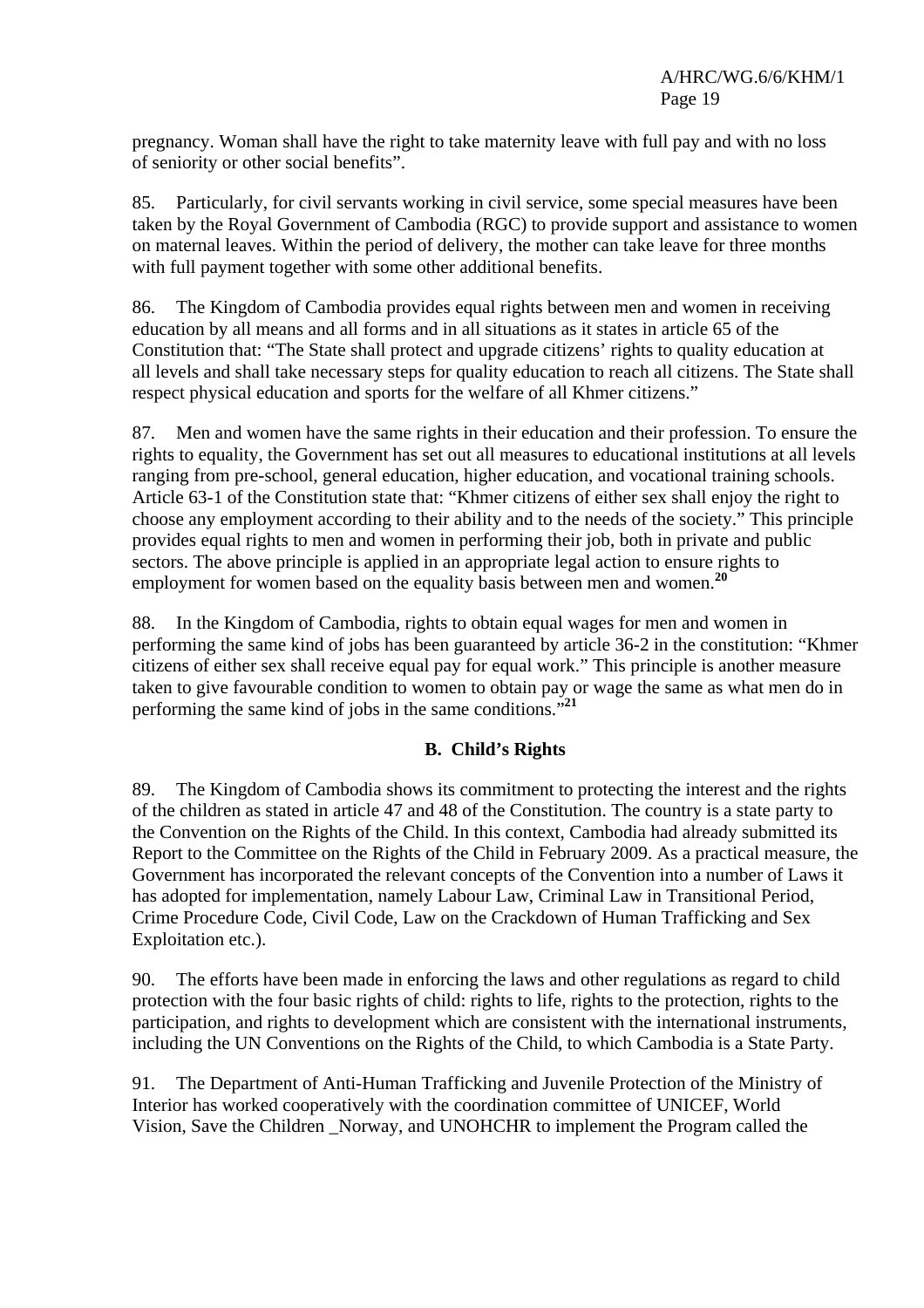implementation of law against sex abuse, sex trade, women and child trafficking (LEASETC). Those partnership include, for example, a series of courses for training that have been conducted to enhance the capacity for provincial/municipal police sub-commissioners and police experts (in total of 600), 1,500 of justice police, and 294 special police. The aim of trainings was to upgrade the skill of investigation, seeking evidences, providing assistance, interview procedure, and filing a case being sent to the Court.**<sup>22</sup>**

92. Children were invited to attend some national and international forums and consultative discussions organized by the National Council for Children, NGOs, and a number of other international organizations. The seminars and meetings conducted were related to the promotion of activities against child sex abuse and child trafficking, under the framework of Sub-Great Mekong Regional Child Forum, Consultative workshop on violence on children, as well as at other regional level of governments forums such as the  $5<sup>th</sup>$  Ministerial consultative meeting on Children in Eastern Asian region held in Beijing, China.

93. Infants and children under five-years-old mortality rate have remarkably decreased from 2000 to 2005.**<sup>23</sup>** These disabled children are those who are portfolio, blind, deaf and their intellectual abnormality. There are 13, 598 disabled children living in communities in 11 provinces. From the statistics provided by nine NGOs, it was indicated that there are 194 disabled children living in the NGOs operated Centres. Those disabled children having portfolio, blind, CP, deaf from birth, abnormal physical body, and brain problem.

94. Beside those state owned centres, there are many other centres supported by NGOs which operate as partners with the Ministry of Social Affairs, Veterans, and Youth Rehabilitation to provide assistance to poor children, street children, and abandoned children. There are 179 centres being under the management of NGOs. Those centres provide temporary shelters, education service, child care service, with program of training on general knowledge and vocational skills. They have been integrated back into the community.**<sup>24</sup>**

95. Despite progress in educational field, there are still many challenges to overcome: the lack of school buildings in some areas (in remote areas and other areas faced with hardship condition); the process of educational reform is still slow; the lack of teachers (remote areas and other areas faced with hardship condition); some teachers are not teaching the subjects they major in and some others do not have pedagogical skills; there are no dormitory for newly appointed teachers who are required to work in the remote areas and other areas faced with hardship condition.

# **VIII. CONSTRAINTS AND CHALLENGES**

96. Despite remarkable progress in key reforms aimed at strengthening good governance, the quality, efficiency and delivery of the public service still remain to be the challenges. Further, emerging from the past as a post conflict country, Cambodia is still qualified among LDCs countries. The country is a small scale economy. The base of economic growth of Cambodia relies mainly on four pillars, namely garment, tourism, construction, and agriculture sector which are still too narrow to ensure the fulfilment of the enjoyment of all human rights. Although the Government has managed to reduce poverty rate from 47 per cent (1993) to 35 per cent (2004) (and further estimates indicate decrease in poverty rate to 32 per cent in 2007), through high economic growth and pro-poor policies, the rural poverty rate remains high. The gap between the rich and the poor, especially urban-rural inequality remains a challenge.**<sup>25</sup>** It is therefore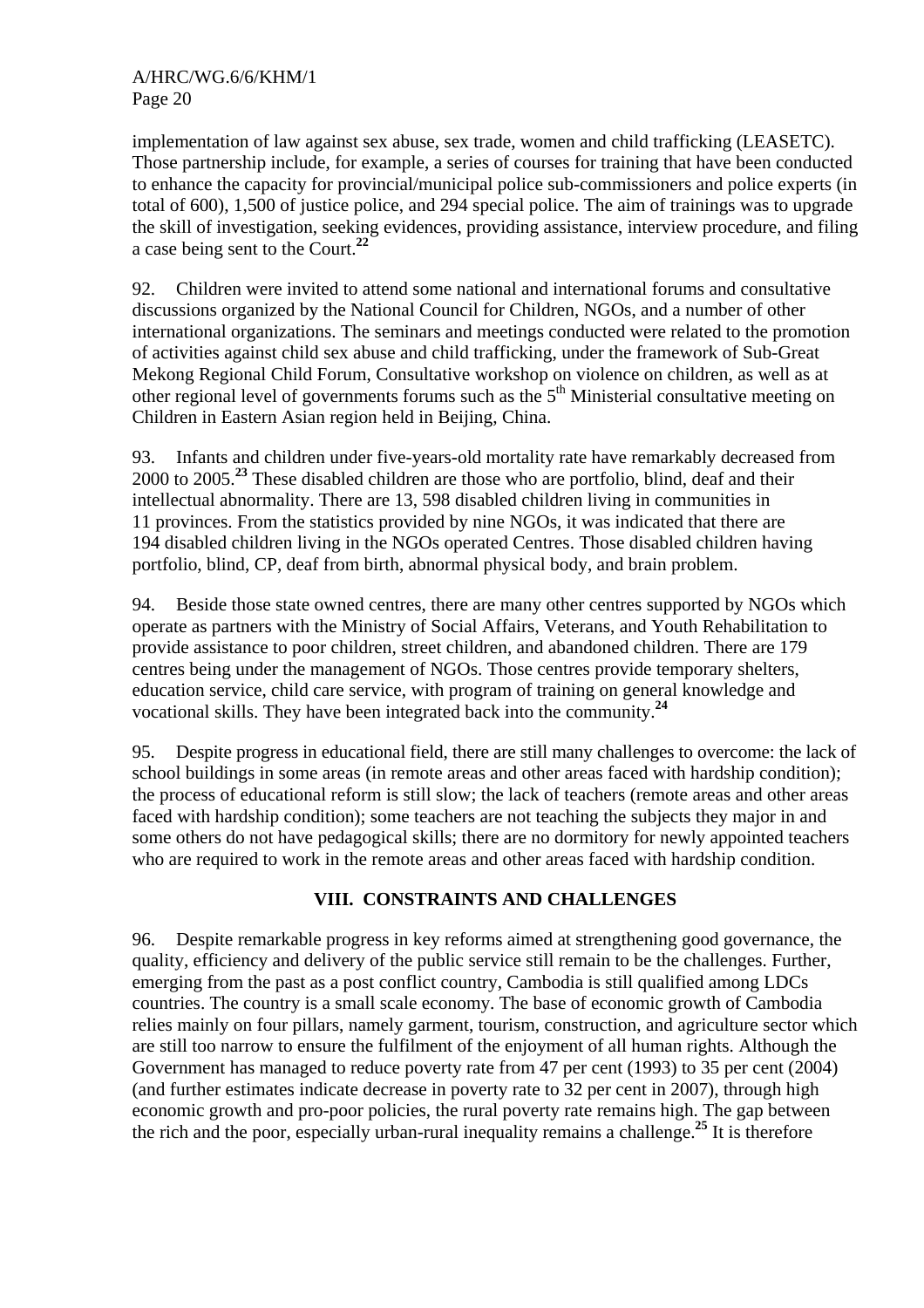acknowledged that there are bold undertakings ahead, in addressing the constraints and shortcomings, in order to further advance all fields of human rights.

97. Land concentration and landless people are on a rising trend, adversely impacting on the equity and efficiency of land use. On the other hand, large areas under economic land concessions have not been utilized efficiently as targeted, needing strict government measures to tackle them.

98. The social safety net for workers and the poor has not yet become an efficient system.

99. The quality of education at primary, secondary and tertiary levels is low. The production and trafficking of illegal drugs has become a social problem which harms welfare of the Cambodian youth at present and in the future.

100. The provision of quality public health services is still limited. In spite of numerous achievements in the health sector, the maternal mortality rate is still high. The progress in promoting health care services, sanitation and clean water in rural areas needs to be further speeded up in order to meet the targets as set in the Millennium Development Goals (MDGs).

101. The judiciary has not yet gained full confidence from the public. The development of legal Framework has not yet been comprehensive, while law enforcement is still needed for the improvement.

102. Lack of education, domestic violence and human trafficking are the major factors that handicap women from realizing their full potential in contributing to socio-economic development.

103. In general, institutional capacity of the Government is still limited due to low salary and incentive schemes. The cooperation between government agencies is still inadequate, while some legal and regulatory frameworks contain loopholes, along with the shortage of resources to carry out its policies.

104. In addition, the current global financial crisis as well as other international pressures and crisis, have had impacts on the Government efforts to sustain and carry on its overall agenda. Consequently, these have affected on human rights. The Royal Government recognizes those difficulties and the needs for it to redouble the efforts in taking all kinds of proper measures and resources to ensure the advancement and respect for human rights of their people, especially in the economic, social, and cultural areas.

105. Now as the country is moving ahead with the new Government of the last year elections, the Prime Minister of the Kingdom of Cambodia has laid out its policy for, and is committed to continued efforts in implementation of, the "Rectangular Strategy-Phase II" for Growth, Employment, Equity and Efficiency in Cambodia which is the "Socio-economic policy agenda" of the "Political Platform" of the Royal Government of the Fourth Legislature of the National Assembly. The National Development Strategic Plan (NDSP) has equally been extended for its execution from 2006-2013, enabling the current Government to accomplish its term of reform during this fourth legislature.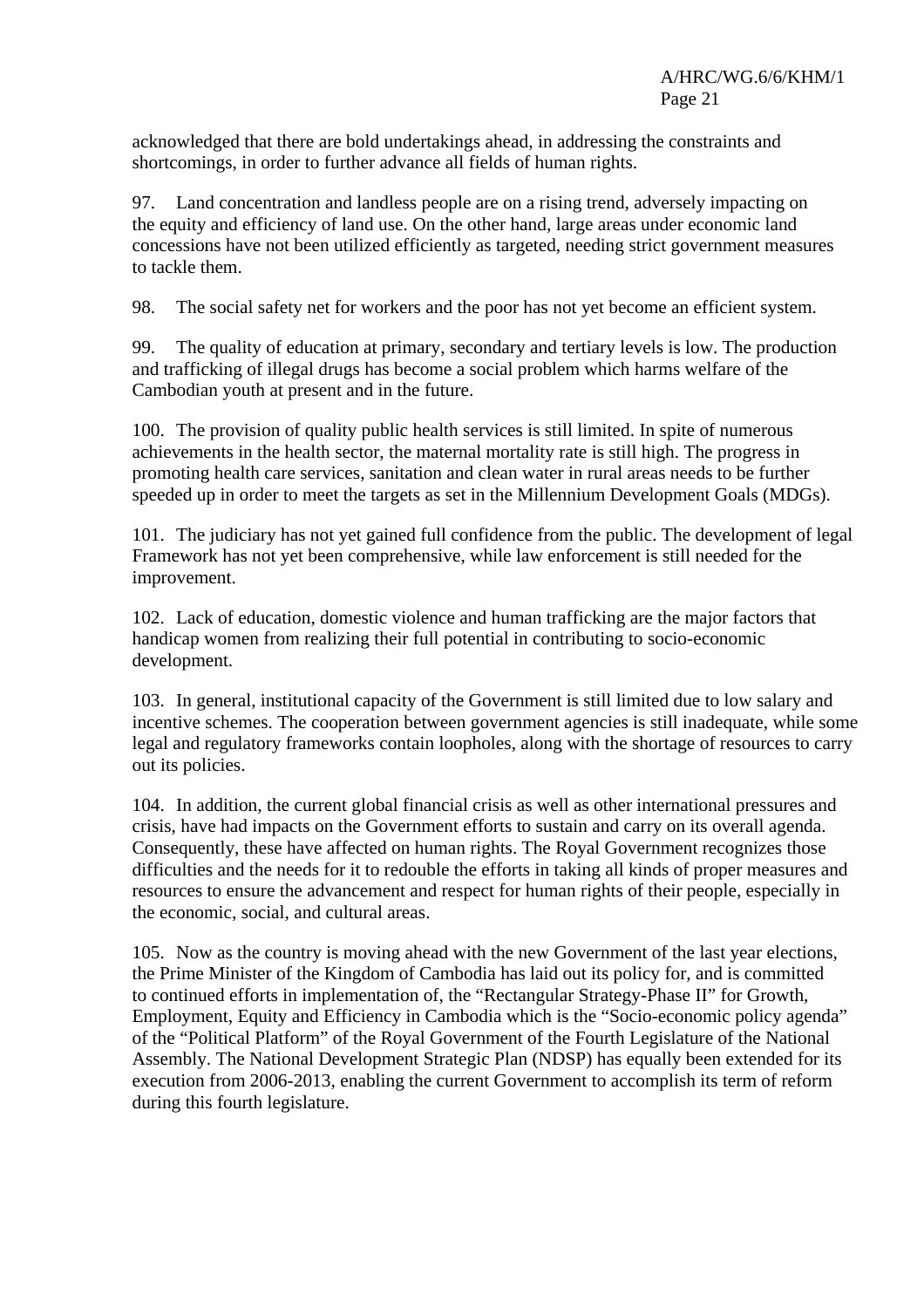106. The primary aim is to advance the development process in all spheres, to further address the poverty reduction, as the Government strives to reach the target set by the UN Millennium Development Gaols (MDGs) and thereby to further realize the objectives for the advancement of economic, social and cultural rights of the Cambodian people. By the same token, the Government places emphasis on the continued strengthening of good governance and judicial reform as prerequisite to ensure sustainable development, equity, and social justice.

# **IX. COUNTRY STRATEGIES AHEAD**

107. The Royal Government will continue to strengthen the rule of law, good governance, promote the respect for law, and ensure the effective and equal enforcement of laws for all citizens by strengthening the legislative, executive and judicial bodies so that they could effectively fulfil their roles and duties with accountability in accordance with the will and aspirations of the people. The Royal Government will continue to fight against violations of law, impunity, corruption, violence, human and drug trafficking, crimes, and all kinds of discrimination through the deepening of comprehensive state reforms.

108. The Royal Government will continue to ensure full justice for the Cambodian people through the established Extraordinary Chambers in the Courts of Cambodia under Cambodian laws to try the top Khmer Rouge leaders for the crimes committed during the Democratic Kampuchea regime.

109. The Royal Government will continue to pursue sound, equitable and efficient management, distribution, and utilization of land by strengthening land registration and grant land titles to assure the security of land tenure; eradicate the anarchic and illegal land encroachment (including in lakes, forests, flooded forests, beaches, mountains and islands); prevent the concentration of unused or unproductive land; and resolve land disputes in a transparent and just manner. It will conduct rigorous studies before granting economic land concessions and strengthening concession management in accordance with laws, regulations and contracts. The Royal Government promotes the distribution of land under the framework of social land concessions to poor people without land as well as increasing public investments to create favourable living conditions for those who have been granted new land. The Royal Government will pursue the demarcation of Khum/Sangkat administrative borders and will design a national development strategy for cities and urban centres. It will continue to implement the policy of tax exemptions on agricultural lands used by households.

110. The Royal Government is firmly committed to achieving the objective of "Education for All" by creating favourable environment to ensure equal access by all Cambodian children and youth to a quality education, regardless of their social status, geographical area, ethnic group, religion, gender or physical disability. The Royal Government is determined to achieve the objectives—all children are able to finish primary school by 2010 and 9-year basic education by 2015—by bringing more schools close to the people.

111. The Royal Government will further promote development of health sector to enhance efficiency, equity and sustainability of health services for people. The Royal Government will increase the health budget and continue to build more referral hospitals, health centres and health posts. The Royal Government will improve social services for vulnerable groups such as the poor, victims of natural or other disasters, neglected elderly, orphans, homeless people and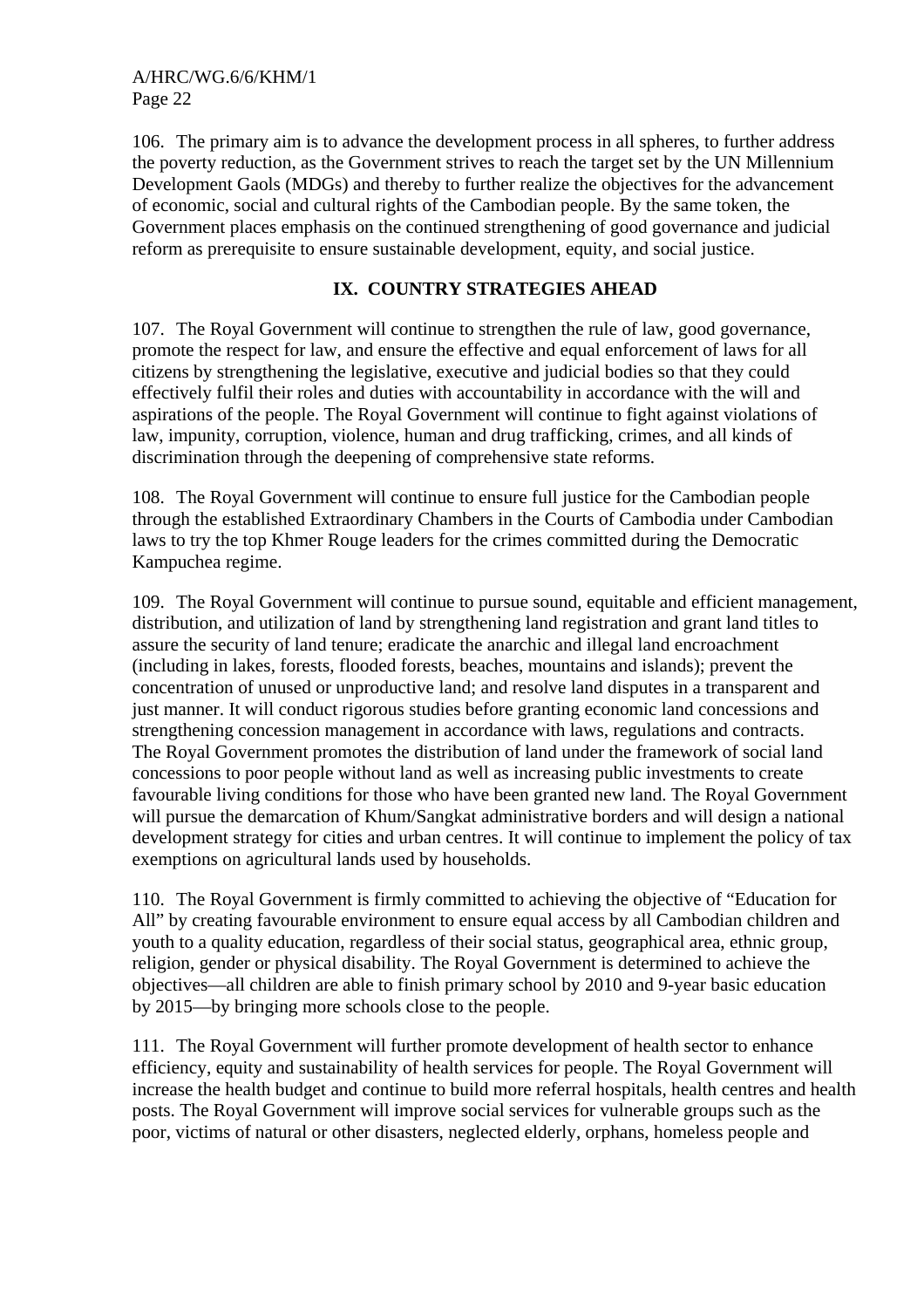people with disability, etc., in order to improve their living conditions and create a favourable environment to connect them to the mainstreams of socio-economic development. Also, the Royal government will create a favourable environment for vulnerable groups to increase access to education, skills training and employment opportunities. It will strive to implement the policy of upgrading the living standards and increasing the participation of veterans and retired civil servants, especially at the grassroots level. To achieve this long-term goal, the Royal Government will establish a social security system for government officials, members of the armed forces, workers, employees and Cambodians from all walks of life as envisioned in the Financial Sector Development Strategy 2006-2015.

112. The Royal Government will continue to improve working conditions for workers and employees governed by the provisions of the Labour Law to be in line with the pace of socioeconomic development and international labour standards, in particular, to continually review requests to increase the minimum wage and to reduce working hours in light of prevailing national and international economic environment, market competition and the need to enhance a favourable climate for investment. At the same time, the Royal Government will strengthen the freedom of Trade Unions in order to ensure that they represent the legitimate interests, and truly function for improving their plight and working conditions, of workers and employees.

113. The Kingdom of Cambodia appreciates the support provided by the international community to Cambodia on human rights. It is hoped that all friendly countries and international Organizations, including civil societies (NGOs) shall share with us their good experiences and practices with recommendations during this UPR process and thus provides us with further technical assistance so as to enhance the institutional capacity of human rights in Cambodia and thus to advance the democratic society for the sake of peace, stability, progress and prosperity.

#### *Notes*

<sup>1</sup> The UN departure did not resolve all the problems, including national reconciliation inside the country. The achievements of full peace and stability of Cambodia have been made possible over the last decade due to the winwin policy of the Royal government.

<sup>2</sup> These laws comprise, among others: Suppression of Gambling, Land Management, Urbanization and Construction (23/05/1994), Organization and Functioning of the Council of Ministers (19/07/1994), Investment (04/08/1994), Immigration (26/08/1994), Co-statutes of Civil Servants (21/10/1994), Organization and Functioning of the Supreme Council of Magistracy (22/12/1994), Commercial Procedures and Registration (03/05/1995), Commercial Chambers (16/05/1995), Statutes of Bar (15/06/1995), Press (18/07/1995), Retirement Pension and Benefits for Soldiers of the Royal Cambodian Armed Forces with Incapability (18/10/1995), Suppression of Kidnapping, Trafficking, Sale and Exploitation of Human Persons (29/02/1996), Law on Nationality (20/08/1996), Environmental Protection and Natural Resources Management (18/11/1996) Drug Control (09/12/1996), Management of Pharmaceuticals (09/12/1996), Labour Law (10/01/1997), Law on the Elections of the Members of the National Assembly (1997-2002), Law on the Election of Commune Councils 2001.

At present Cambodia have 185 judges, of which 21 are females and 163 are practicing judges, 17 being females. There are 34 prosecutors. There are 53 deputy prosecutors and 52 practicing prosecutors, of which one is female. There are 2 Prosecutor Generals, 1 female and 2 deputy Prosecutor Generals. Until 2009 Cambodia has 656 lawyers (of which 113 are females, 487 are practicing lawyers, 90 are females; and 74 lawyers who are under the courses, 10 females).

<sup>3</sup> Preliminary derived analysis of data from the smaller scale 2007, Cambodia Socio-Economic Survey estimates of more than 1 percentage point per year. Poverty level has declined at all sub-national levels: in Phnom Penh (0.8 per cent from 4.6 per cent), other urban areas (21.9 per cent from 24.7 per cent) and rural areas (34.7 per cent from 39.2 per cent), decreasing by about 16 per cent). On present trend, much more concerted efforts would be needed to reduce overall poverty levels to 25 per cent by 2010 and 19.5 per cent by 2015. Urgent measure are necessary to be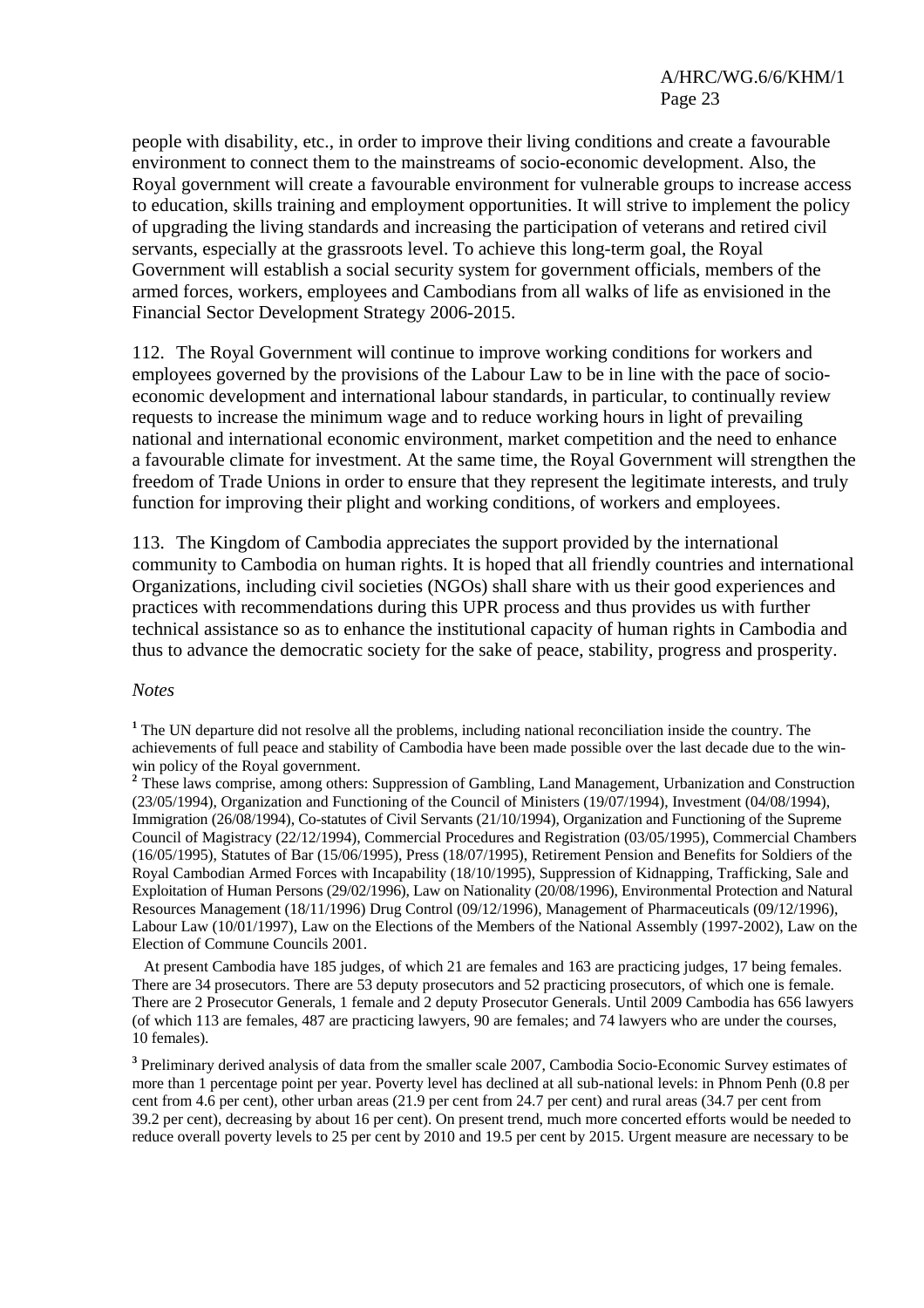taken to ensure safety nets for the most vulnerable through subsidies and targeted labour intensive work l food for work programs. In general, the poverty reduction rate has declined from 35 per cent in 2004 to around 30 per cent in late 2007.

<sup>4</sup> With the RGC assistance, there is an increase in the number from 9,526 Cambodians to be working abroad in 2007 as compared to 2006 figure of 3,636.

<sup>5</sup> Article 261 in the labour Law states in: "No foreigner can work without the labour ID card and registered book issued by the Ministry of Labour".

<sup>6</sup> This right is guaranteed and protected by article 36.5 of the Constitution: "Cambodians (males and females) have the rights to create trade unions and participate in the trade unions". Article 271 of the Labour Law stated that: "All labourers regardless of sex, age, nationality have the rights to participate in the professional trade unions of their free choice".

<sup>7</sup> Cambodia extends its bilateral cooperation on sending workers to foreign countries (such as Thailand, Malaysia, and South Korea) with the aim of strengthening capacity, skills and trainings. Cambodian workers in Malaysia accounts for 10,670 workers, Thailand account for 6,114 workers, and the Republic of Korea account for 4,038 persons. Meanwhile, the Royal Government had cooperated with Thailand to identify and issue ID cards for Cambodian workers who worked illegally in Thailand to become legal workers for 46,300 workers.

**<sup>8</sup>** According to article 44 of the Constitution, "All persons, individually or collectively, shall have the right to ownership. Only natural persons or legal entities that have Khmer nationality shall have the right to own land. Legal private ownership shall be protected by law. The right to confiscate properties from any person shall be exercised only in public interest as provided for under the law and shall require fair and just compensation". Foreigners who have no Khmer nationality shall not be allowed to have the right to own land.

<sup>9</sup> The required policy and legal framework for effective implementation of the Land Law has been developed and approved over the year in view of historical, political, economic, and social dimension of land issue, such as: Sub Degree on State Land Management; Guiding Circular Illegal Land Occupancy of State Land; Prakas on Identification, Mapping, Classification of State Land; the Inter-Ministerial Prakas on Strengthening of Cadastral Commission; Joint Prakas on the Mechanism for Agricultural Dissemination Service Delivery for Social-Land-Concession Using Farmers; Joint Guidelines on Strengthening of Performance of all level of Cadastral Commissions; etc. Further, other related works are under way such as drafting the Policy on Land Evaluation.

**<sup>10</sup>** Article 5 of Land Law stated that: "No person may be deprived of his ownership, unless it is in the public interest. An ownership deprivation shall be carried out in accordance with the forms and procedures provided by law and regulations and only after the payment of just and equitable compensation."

**<sup>11</sup>** The indigenous minorities who benefited from this policy of this land ownership are Phnong, Kouy, Cha's ray, Kroeng, Proav, Snang, Kraol, Meorl, Kra Chus, Pour, Khoun, Chorng, Stouy, Sa'Ouch, Rodeor, Khek, Ro'Ang, Spoung, Loërn, SamRe, and other indigenous peoples of about 1 per cent of the total population. In compliance with the act issued by the Ministry of Labour and Vocational Training, the labourers and employees will receive: Medicare for injuries caused by work accidents at hospitals or at the contracted health clinics of the National Social Security Cash Box free of charge, Allowances for provisional loss of work competency including wages while being treated in hospitals and holidays after treatment specified by doctors. Retirement benefits funds that will be provided for work accidents that causes the loss of work competency from 20 per cent upward. Allowances for the death of the person who is the victim of work accidents; allowances for the body cremation of a person who is the victim of work accidents.

<sup>12</sup> In compliance with the act issued by the Ministry of Labour and Vocational Training, the labourers and employees will receive: Medicare for injuries caused by work accidents at hospitals or at the contracted health clinics of the National Social Security Cash Box free of charge, Allowances for provisional loss of work competency including wages while being treated in hospitals and holidays after treatment specified by doctors. Retirement benefits funds that will be provided for work accidents that causes the loss of work competency from 20 per cent upward. Allowances for the death of the person who is the victim of work accidents. Allowances for the body cremation of a person who is the victim of work accidents.

<sup>13</sup> The Social Security System provides support with the allowances for retired government officials, namely for those who are professionally disabled, maternity holidays, illness, work accidents, and demise. Up to 2007 there are 26,486 retirees (3,527 dead), 6,217 have lost their professionalism (1,376 dead), wives of retirees are 9,341 and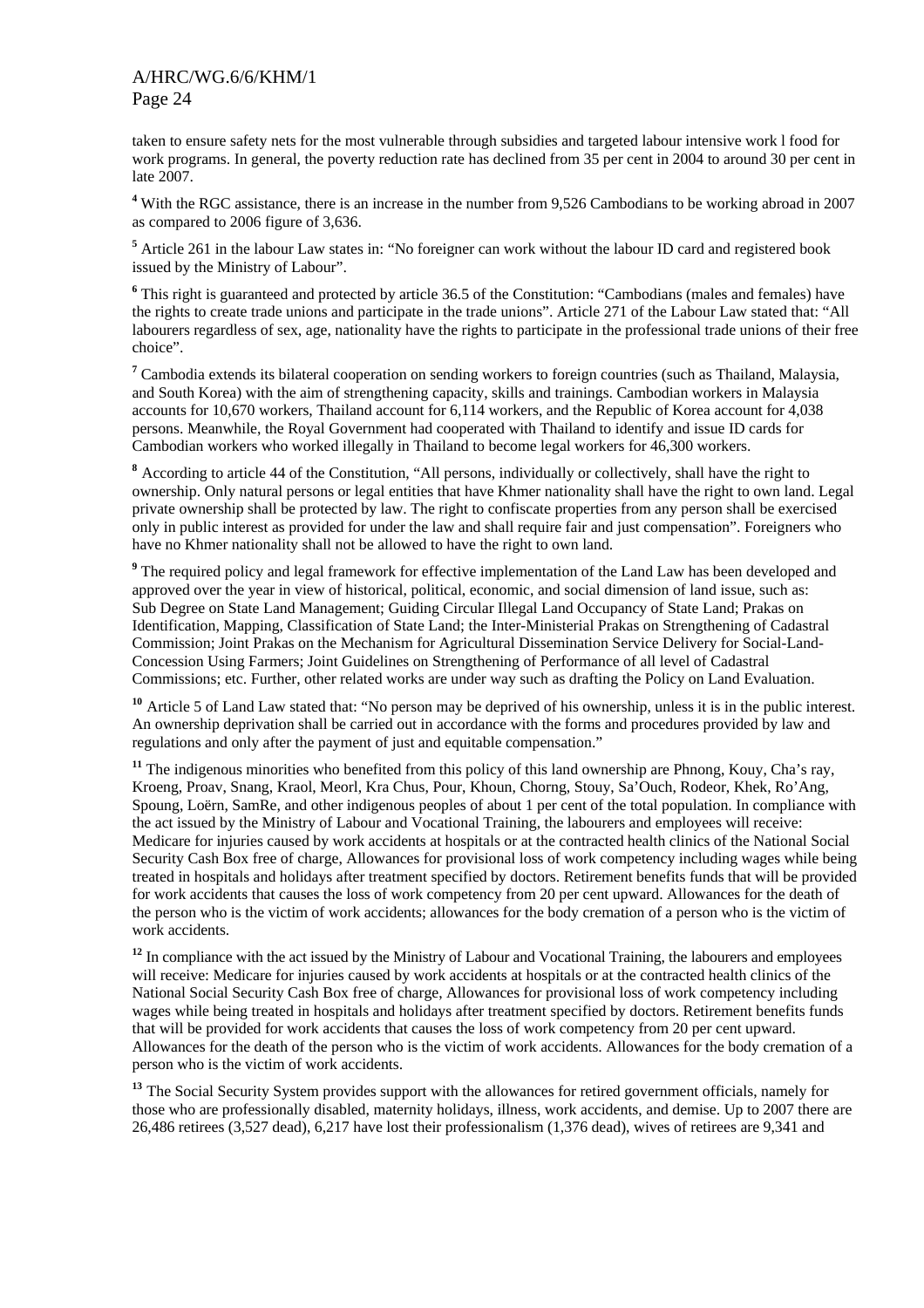children of retirees are 17,594. The Royal Government spent annual budget of 28,043,225,700 Riels for the Social Security Regime. Up to 2007 all types of veterans are 89,184 and their children 305,553 that the Royal Government has to allocate the national budget of 52,028,763,852 Riels to assist them and are giving them with Social Land Concession; build 240 houses for them by arranging them as a model village at a bordering region of Kampot and Kompong Speu provinces. In particular the Royal Government has spent US\$ 1 million to build houses for amputees in Siem Reap province as well. Veterans include handicaps, retirees, those who lost their work competency, and families of the dead soldiers are about 90,000 including 30,000 dependents that the Royal Government has to provide with the Social Security Regime to support their livelihoods. At present, the Royal Government has constantly improved the policies toward the veterans in accordance with the national budget such as: provide first time support allowances for handicaps; provide monthly wage for the families of the dead who still have parents or caretakers, wife or husband of 3200 Riels per person.; modifying the monthly wages for wife or husband of the handicaps, retirees, and those who lost their work competency from 3,000 Riels to 6,000 Riels; provide 20,000 Riels of livelihood allowances per month for handicaps, retirees, and those who lost their work competency from July 2008 to December 2009. In the 4<sup>th</sup> mandate of the National Assembly the Royal Government has pushed to establish the Social Security Regime for Veterans as well. The Royal Government has also paid attention to the Social Security for the vagabond wanderers and beggars through the creation of a National Committee and Sub-National Committee to tackle the problems of vagabond wanderers and beggars that the Ministry of Social Work, Veterans, and Youth Rehabilitation had created 6 points of strategies and plans of actions for solving the relevant problems based on humanitarian basis. In the past 5 years, 4,784 insane vagabond wanderers were gathered and provided with provisional shelters in the Social Centers. They are provided with educational services and health care, short course training for skills and psychological support including financial support so that they can reintegrate themselves into their own communities. At the same time the Royal Government has also paid attention to the Social Security for handicaps. The Kingdom of Cambodia have 11 Rehabilitation centers for handicaps and 2 workshops which are being active that have provided 19,853 artificial legs, 64,317 artificial arms, 9,551 shouldered canes, 4,985 armed canes, and provide treatment by movements for 57,227 handicaps. 59,240 handicaps had received skills training from these centers without payment and they were provided with accommodation and travel expenses as well. The Royal Government had set up 7 Handicaps Vocational Training Centers. 4,061 handicaps are being trained with 15 diversified skills. The Centers have also trained 1,147 handicaps for collective work programs. At present 3,015 handicaps possess their own businesses and others have received jobs in various private companies. Policy for the old-aged persons has been established and undertaken. "The First October Old Person Day" is observed to pay gratitude for old persons. There are 331 old person associations for mutual help at various communities.

**<sup>14</sup>** Public health facilities are comprised of 8 National hospitals, 77 Operational Districts, 73 referral hospitals, 949 health centers, 105 health posts, all of which make up a total of 9661 beds for patients treatment. I the Kingdom of Cambodia, there are 2,162 medical doctors, 1,267 medical assistants, 42 medical professors, 5 doctors of pharmacists, 429 pharmacists, 110 secondary pharmacists, 33 primary pharmacists, 175 doctors of dentists, 67 dentists, 23 primary dentists, 84 massage therapists, 3,464 secondary nurses, 1,845 secondary midwives, 33 primary midwives, 409 secondary laboratory technicians, 23 primary laboratory technicians, 6 scientists, 3 anesthetists, 1,223 other personnel, and 414 non-medical skilled staffs).

<sup>15</sup> In 2007, private health services consists of polyclinics, medical cabinets, health care clinics, dental clinics, medical laboratories, pharmacy, Sub-pharmacy (A), Sub-pharmacy (B), maternity clinic, clinics for ears, nose, throat, and eyes treatments, and traditional herbs nationwide amounted in total to 4,563 places of which 1,736 places are legal and 2,827 are illegal (most of them are just outpatients consultation rooms, sub-pharmacy (B), eye labs, and traditional herbs treatment. On a separate basis, in Phnom Penh municipality, in 2007, private health services (medical cabinets, dental cabinets, massage therapy room, health care clinics, laboratories, maternity clinic, in-patient clinics, and polyclinics) constitute a total of 869 places among which 413 are legal and 455 are illegal (most of them are dental cabinets).

<sup>16</sup> This statistical data is obtained from Ministry of Religion and Cults on pagodas and monks nation wide 2008-2009 dated on 7 June, 2009).

<sup>17</sup> Article 35 and 36 of the constitution state that: "Khmer citizens of either sex shall have the right to actively participate in politics." "Citizens of either sex of at least eighteen years old, have the right to vote. Citizens of either sex of at least twenty five years old, have the right to stand as candidates for the election." "Khmer citizens of either sex of at least forty years old, have the right to stand as candidates for the election as the members of the Senate".